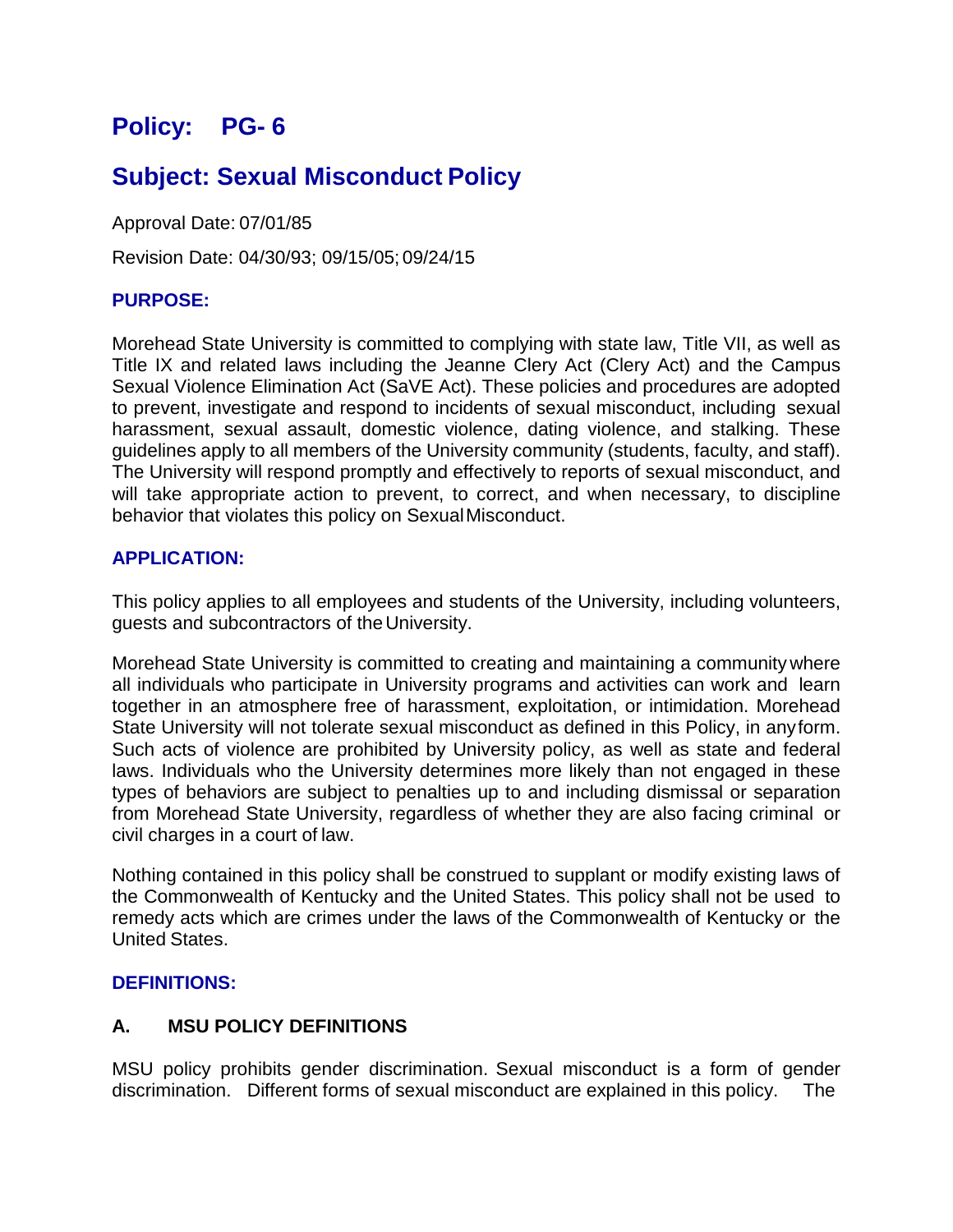determination of what constitutes sexual misconduct will vary with the facts and circumstances of each case. For acts of gender discrimination that are not covered by one of the forms of sexual misconduct addressed in this policy, please see MSU's other policies on discrimination.

**Sexual Harassment** can take one of two forms. The first form involves unwelcome verbal, electronic, physical and/or visual conduct based on sex, which both (1) unreasonably interferes with a person's work or educational performance, and (2) creates an environment that both a reasonable person and the specific person being harassed would find intimidating, hostile or offensive. This form may come from a supervisor, one's educator or from any other person at the institution. The second form involves either (1) submission to unwelcome advances of a supervisor or educator as an express or implied condition of receiving work or educational benefits, or (2) a tangible work or educational detriment resulting from a person's failure or refusal to submit to sexual demands of a supervisor or educator. Examples of sexual harassment include (but are not limited to):

- Unwelcome sexual flirtation or advances.
- Offering employment, promotions, grades or other benefits in exchange for sexual favors.
- Making or threatening reprisals for refusing sexual advances.
- Unwelcome visual and/or electronic conduct such as leering; making sexual gestures; displaying sexually suggestive objects or pictures, cartoons or posters; and suggestive or obscene letters, notes or invitations.
- Unwelcome verbal or electronic conduct such as derogatory comments; epithets; slurs; sexual innuendo; sexual jokes; graphic verbal commentaries about a person's body; and sexually degrading words used to describe a person.
- Unwelcome physical conduct such as unwarranted, suggestive or offensive touching; and impeding or blocking movement.

**Sexual Assault** refers to any sexual act directed against another person, forcibly and/or against the person's will; or not forcibly or against the person's will where the survivor is incapable of giving consent, as well as incest or statutory rape. Examples of sexual assault for purposes of this policy include but are not limited to:

> • Intentional touching of another person's intimate parts without that person's consent;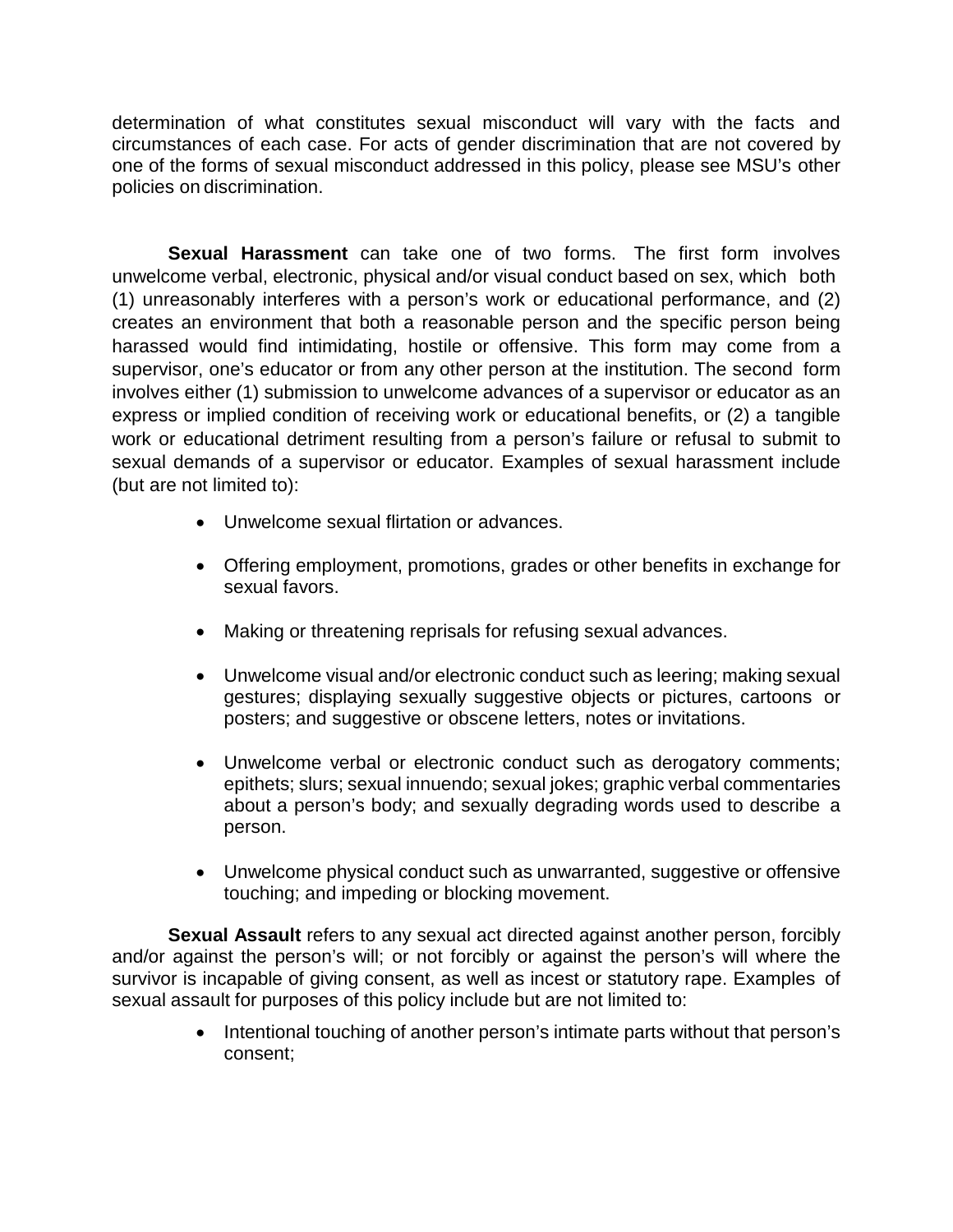- Other intentional sexual contact with another person without that person's consent;
- Coercing, forcing or attempting to coerce or force a person to touch another person's intimate parts without that person's consent; or
- Rape, which is penetration, no matter how slight, of (1) the vagina or anus of a person by any body part of another person or by an object, or (2) the mouth of a person by a sex organ of another person, without that person's consent.

by: **Domestic Violence** includes felony or misdemeanor crimes of violence committed

- A current or former spouse or intimate partner of the survivor;
- A person with whom the survivor shares a child in common;
- A person who is or was residing in the same household as the survivor;or
- Any person against someone who is protected from that person's acts under the domestic or family violence laws of the jurisdiction.

**Dating Violence** refers to violence committed by a person who is or has been in a social relationship of a romantic or intimate nature with the survivor.

**Stalking** occurs when someone engages in a course of conduct directed at a specific person that would cause a reasonable person to fear for his or her safety or the safety of others, or suffer substantial emotional distress.

**Sexual exploitation** occurs when someone takes sexual advantage of another person for the benefit of anyone other than that person without that person's consent. Examples of behavior that could rise to the level of sexual exploitation for purposes of this policy include but are not necessarily limitedto:

- Prostituting another person;
- Recording images (e.g., video, photographs) or audio of another person's sexual activity, intimate body parts or nakedness without that person's consent;
- Distributing images (e.g., video, photographs) or audio of another person's sexual activity, intimate body parts or nakedness if the person distributing the images or audio knows or should have known that the person depicted in the images or audio did not consent to such disclosure and objects to such disclosure; and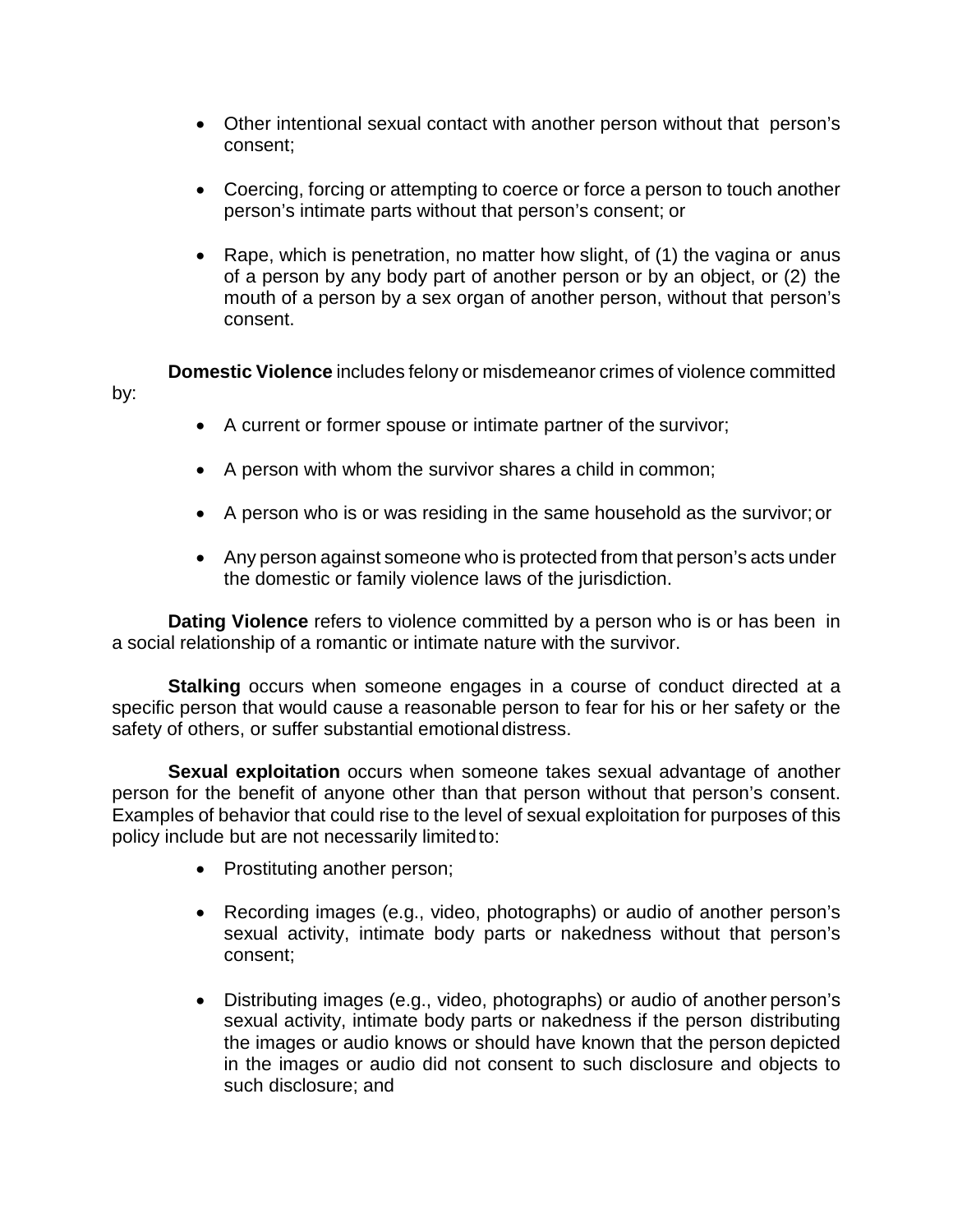• Viewing another person's sexual activity, intimate body parts or nakedness in a place where that person would have a reasonable expectation of privacy, without that person's consent, and for the purpose of arousing or gratifying sexual desire.

**Unwelcome conduct** does not have to include intent to harm, be directed at a specific target or involve repeated incidents, and can involve persons of the same or opposite sex. Participation in conduct or the failure to complain does not always mean the conduct was welcome. The fact that a person has welcomed some conduct does not necessarily mean a person welcomed other conduct. Similarly, the fact that a person may have invited, requested or otherwise consented to conduct on one occasion does not necessarily mean the conduct is welcome on a lateroccasion.

**Consent** as used in this policy is defined asfollows:

Consent is *informed*. Consent is an affirmative, knowing, unambiguous, and conscious decision by each participant to engage in mutually agreedupon sexual activity.

Consent is *voluntary*. It must be given without coercion, force, threats, or intimidation. Consent means positive cooperation in the act or expression of intent to engage in the act pursuant to an exercise of free will. Even though consent does not necessarily need to be verbal, relying purely on non-verbal communication can lead to misunderstandings. So, a spoken agreement is the most clearly indicated form of consent. It may not, in any way, be inferred from silence, passivity, lack of resistance or lack of an active response alone. Assuming that consent was given by the absence of a "no" is wrong.

Consent is *revocable*. Consent to some form of sexual activity does not imply consent to other forms of sexual activity. Consent to sexual activity on one occasion is not consent to engage in sexual activity on another occasion. A current or previous dating or sexual relationship, by itself, is not sufficient to constitute consent. Even in the context of a relationship, there must be mutual consent to engage in sexual activity. Consent must be ongoing throughout a sexual encounter and can be revoked at any time. Once consent is withdrawn, the sexual activity must stop immediately.

Consent cannot be given when a person is *incapacitated*. A person cannot consent if s/he is unconscious or coming in and out of consciousness. A person cannot consent if s/he is under the threat of violence, bodily injury or other forms of coercion. A person cannot consent if his/her understanding of the act is affected by a physical or mental impairment. Consent must be given with rational and reasonable judgment, so if the survivor was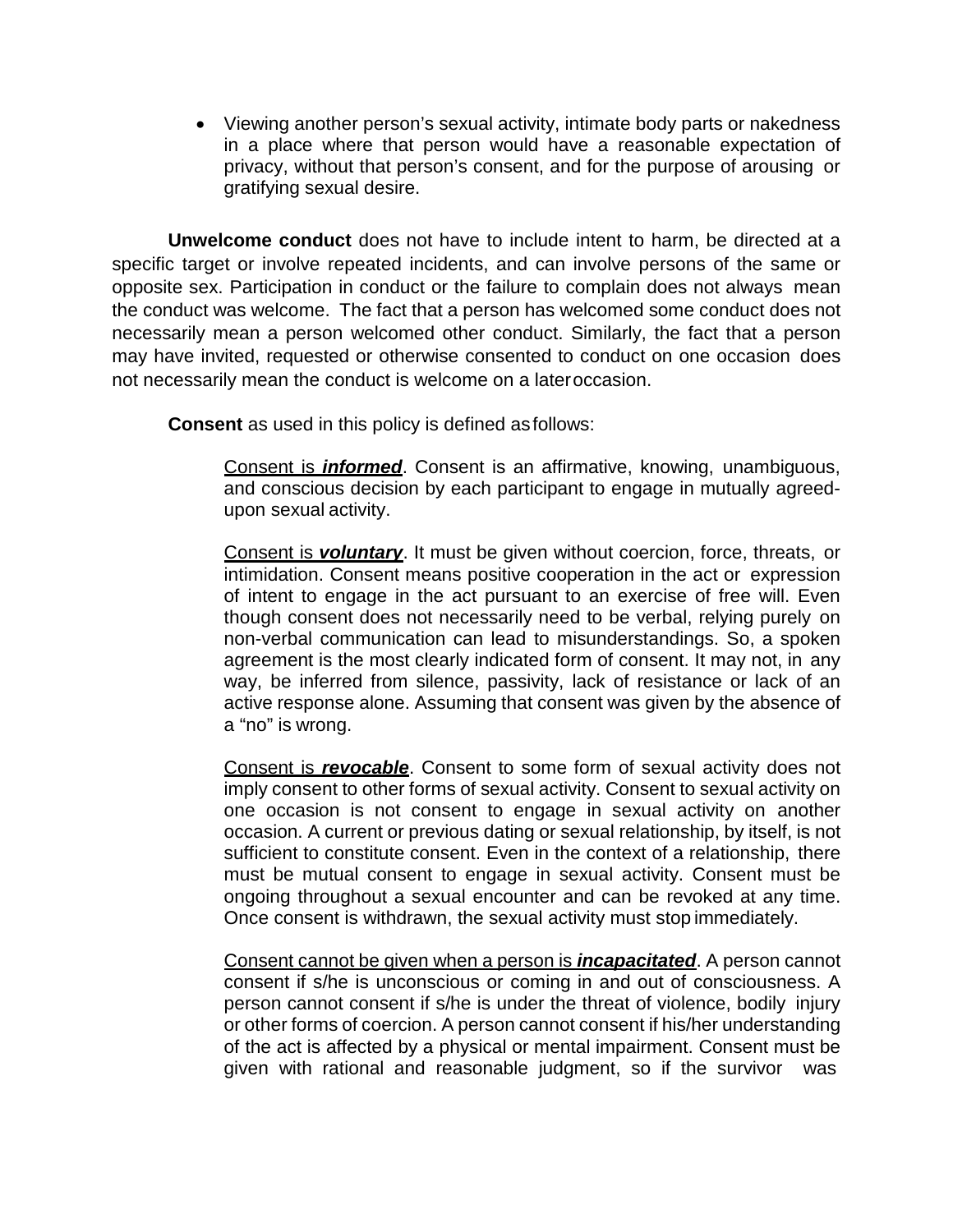physically incapacitated from the consumption of alcohol or drugs, unconsciousness, or any other kind of inability, consent cannot be obtained.

### **B. CRIMINAL DEFINITIONS**

Section 304 of the Violence Against Women Reauthorization Act (VAWA), known as the SaVE Act provision, obligates MSU's policy to include the definitions used by Kentucky's penal code (KRS Chapters 500 to 534) for "domestic violence," "dating violence," "sexual assault," "stalking," and "consent" with respect to sexual offenses. Kentucky's penal code does not define domestic violence or dating violence, although other crimes may apply to those circumstances. Kentucky's penal code defines sexual abuse in lieu of sexual assault, stalking, and lack of consent, which are set forth below. Please note that the Kentucky penal code definitions are for your information only as required by federal law. For purposes of applying MSU's policy, the definitions in Part A will govern.

## **510.110 Sexual abuse in the first degree**

(1) A person is guilty of sexual abuse in the first degree when:

(a) He or she subjects another person to sexual contact by forcible compulsion; or

(b) He or she subjects another person to sexual contact who is incapable of consent because he or she:

- 1. Is physically helpless;
- 2. Is less than twelve (12) years old; or
- 3. Is mentally incapacitated; or
- (c) Being twenty-one (21) years old or more, he or she:

1. Subjects another person who is less than sixteen (16) years old to sexual contact;

2. Engages in masturbation in the presence of another person who is less than sixteen (16) years old and knows or has reason to know the other person is present; or

3. Engages in masturbation while using the Internet, telephone, or other electronic communication device while communicating with a minor who the person knows is less than sixteen (16) years old, and the minor can see or hear the person masturbate; or

(d) Being a person in a position of authority or position of special trust, as defined in KRS 532.045, he or she, regardless of his or her age, subjects a minor who is less than eighteen (18) years old, with whom he or she comes into contact as a result of that position, to sexual contact or engages in masturbation in the presence of the minor and knows or has reason to know the minor is present or engages in masturbation while using the Internet, telephone, or other electronic communication device while communicating with a minor who the person knows is less than sixteen (16) years old, and the minor can see or hear the person masturbate.

### **510.120 Sexual abuse in the second degree**

(1) A person is guilty of sexual abuse in the second degree when: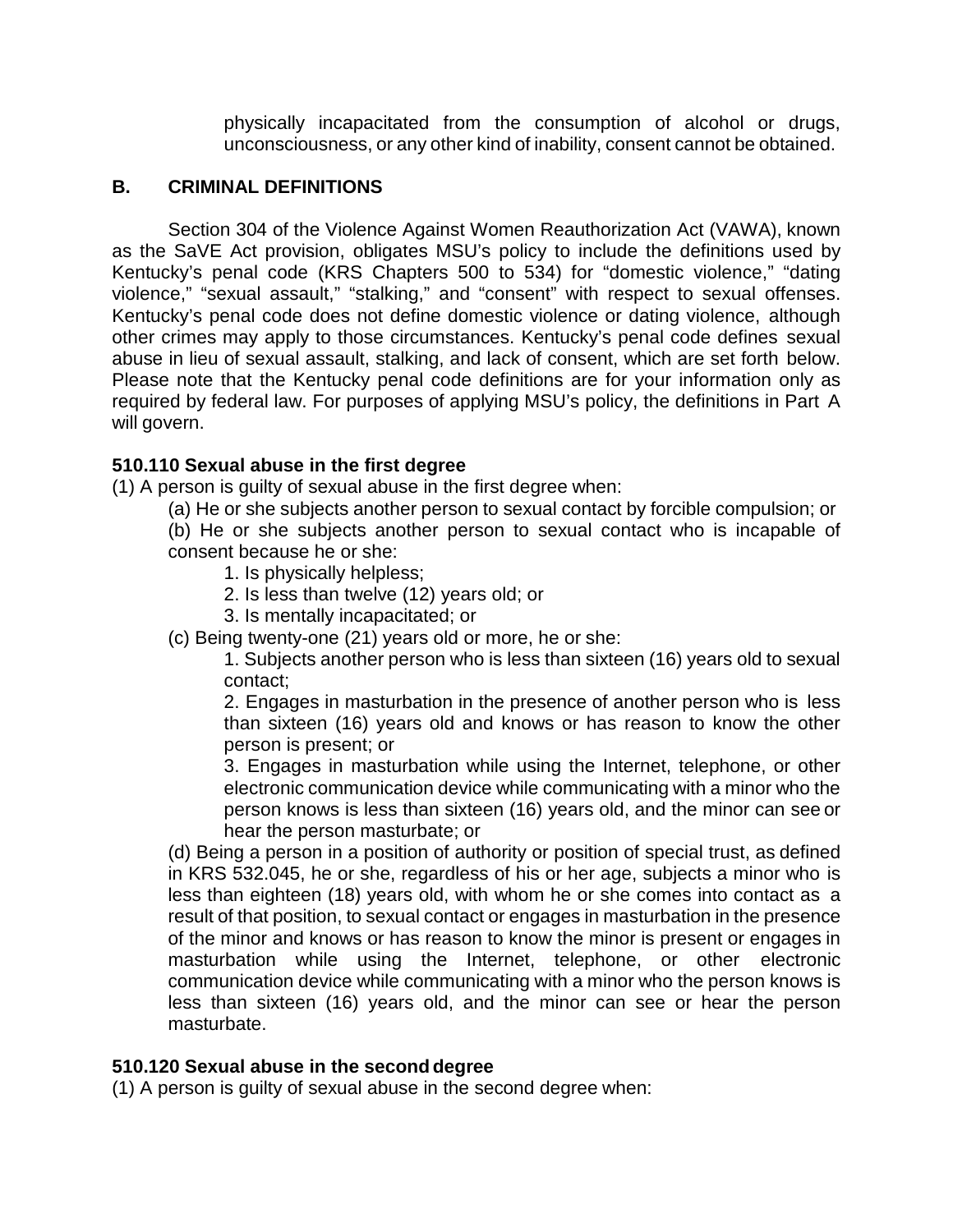(a) He or she subjects another person to sexual contact who is incapable of consent because he or she is an individual with an intellectual disability;

(b) He or she is at least eighteen (18) years old but less than twenty-one (21) years old and subjects another person who is less than sixteen (16) years old to sexual contact; or

(c) Being a jailer, or an employee, contractor, vendor, or volunteer of the Department of Corrections, Department of Juvenile Justice, or a detention facility as defined in KRS 520.010, or of an entity under contract with either department or a detention facility for the custody, supervision, evaluation, or treatment of offenders, he or she subjects a person who is at least eighteen (18) years old and who he or she knows is incarcerated, supervised, evaluated, or treated by the Department of Corrections, Department of Juvenile Justice, detention facility, or contracting entity, to sexual contact.

(2) In any prosecution under subsection (1)(b) of this section, it is a defense that:

(a) The other person's lack of consent was due solely to incapacity to consent by reason of being less than sixteen (16) years old; and

- (b) The other person was at least fourteen (14) years old; and
- (c) The actor was less than five (5) years older than the other person.

# **510.130 Sexual abuse in the third degree**

(1) A person is guilty of sexual abuse in the third degree when he or she subjects another person to sexual contact without the latter's consent.

(2) In any prosecution under this section, it is a defense that:

(a) The other person's lack of consent was due solely to incapacity to consent by reason of being less than sixteen (16) years old; and

- (b) The other person was at least fourteen (14) years old; and
- (c) The actor was less than eighteen (18) years old.

# **508.130 Definitions for KRS 508.130 to508.150**

As used in KRS 508.130 to 508.150, unless the context requires otherwise:

- (1) (a) To "stalk" means to engage in an intentional course of conduct:
	- 1. Directed at a specific person or persons;
	- 2. Which seriously alarms, annoys, intimidates, or harasses the person or persons; and
	- 3. Which serves no legitimate purpose.
	- (b) The course of conduct shall be that which would cause a reasonable person to suffer substantial mental distress.

(2) "Course of conduct" means a pattern of conduct composed of two (2) or more acts, evidencing a continuity of purpose. One (1) or more of these acts may include the use of any equipment, instrument, machine, or other device by which communication or information is transmitted, including computers, the Internet or other electronic network, cameras or other recording devices, telephones or other personal communications devices, scanners or other copying devices, and any device that enables the use of a transmitting device. Constitutionally protected activity is not included within the meaning of "course of conduct." If the defendant claims that he was engaged in constitutionally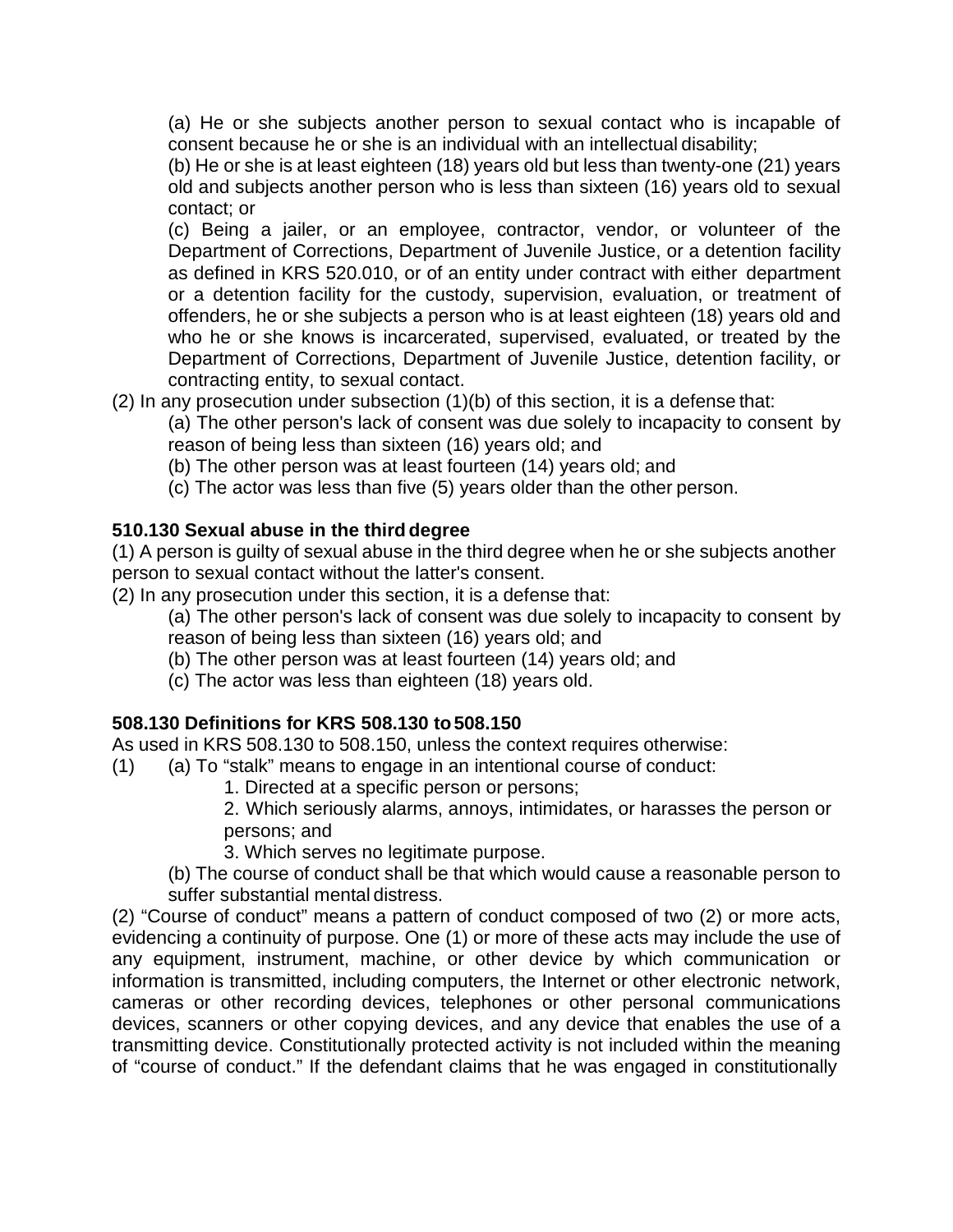protected activity, the court shall determine the validity of that claim as a matter of law and, if found valid, shall exclude that activity from evidence.

(3) "Protective order" means:

(a) An emergency protective order or domestic violence order issued under KRS 403.715 to 403.785;

(b) A foreign protective order, as defined in KRS 403.7521(1);

(c) An order issued under KRS 431.064;

(d) A restraining order issued in accordance with KRS 508.155; and

(e) Any condition of a bond, conditional release, probation, parole, or pretrial diversion order designed to protect the victim from the offender.

## **508.140 Stalking in the first degree**

(1) A person is guilty of stalking in the first degree,

- (a) When he intentionally:
	- 1. Stalks another person; and

2. Makes an explicit or implicit threat with the intent to place that person in reasonable fear of:

- a. Sexual contact as defined in KRS 510.010;
- b. Serious physical injury; or
- c. Death; and
- (b) 1. A protective order has been issued by the court to protect the same victim or victims and the defendant has been served with the summons or order or has been given actual notice; or

2. A criminal complaint is currently pending with a court, law enforcement agency, or prosecutor by the same victim or victims and the defendant has been served with a summons or warrant or has been given actual notice; or 3. The defendant has been convicted of or pled guilty within the previous five (5) years to a felony or to a Class A misdemeanor against the same victim or victims; or

4. The act or acts were committed while the defendant had a deadly weapon on or about his person.

# **508.150 Stalking in the second degree**

(1) A person is guilty of stalking in the second degree when he intentionally:

- (a) Stalks another person; and
- (b) Makes an explicit or implicit threat with the intent to place that person in reasonable fear of:
	- 1. Sexual contact as defined in KRS 510.010;
	- 2. Physical injury; or
	- 3. Death.

### **510.020 Lack of consent**

(1) Whether or not specifically stated, it is an element of every offense defined in this chapter that the sexual act was committed without consent of the victim.

(2) Lack of consent results from:

(a) Forcible compulsion;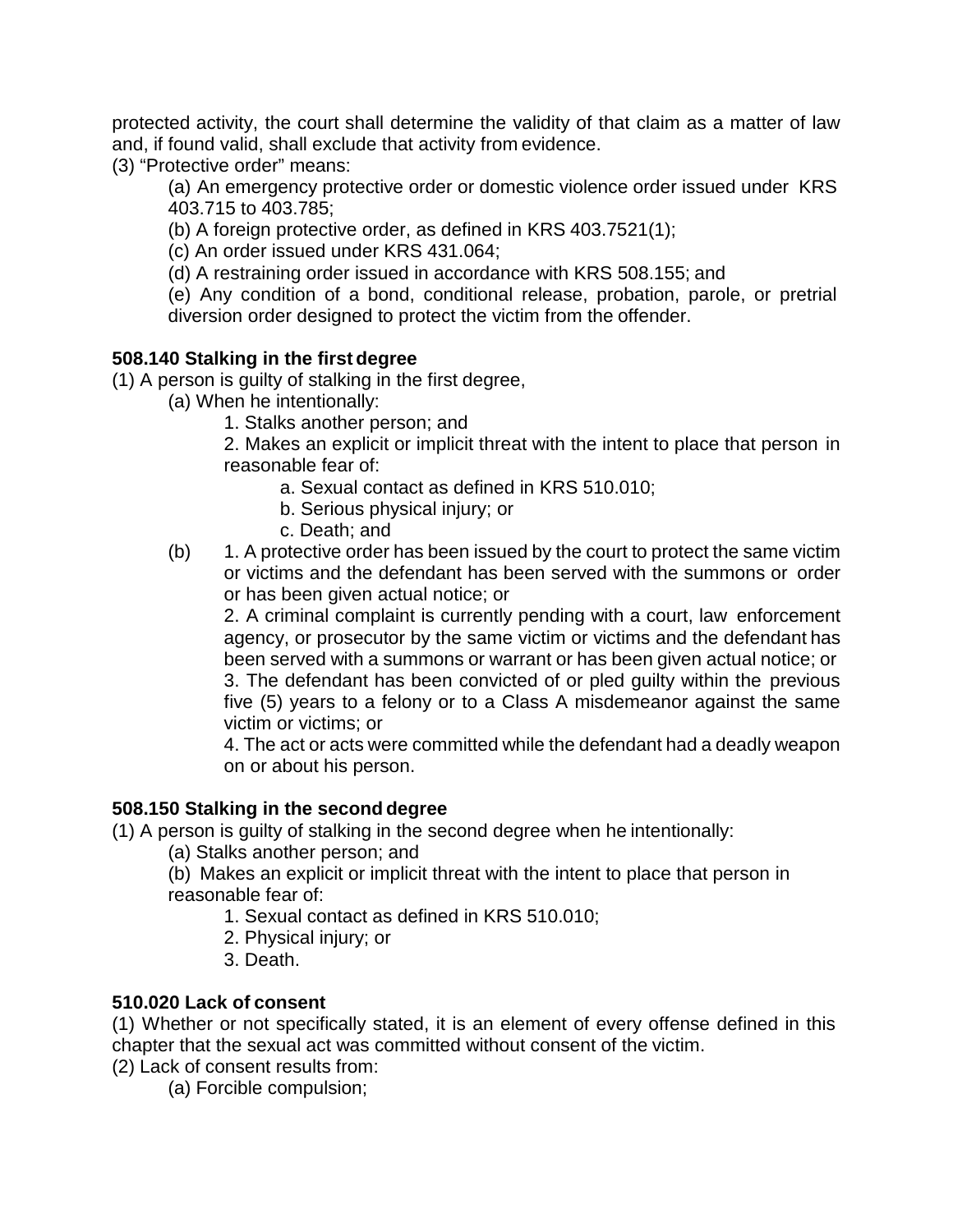(b) Incapacity to consent; or

(c) If the offense charged is sexual abuse, any circumstances in addition to forcible compulsion or incapacity to consent in which the victim does not expressly or impliedly acquiesce in the actor's conduct.

(3) A person is deemed incapable of consent when he or she is:

(a) Less than sixteen (16) years old;

(b) An individual with an intellectual disability or an individual that suffers from a mental illness;

(c) Mentally incapacitated;

(d) Physically helpless; or

(e) Under the care or custody of a state or local agency pursuant to court order and the actor is employed by or working on behalf of the state or localagency.

(4) The provisions of subsection (3)(e) of this section shall not apply to persons who are lawfully married to each other and no court order is in effect prohibiting contact between the parties.

## **TITLE IX COORDINATOR**

MSU's Title IX Coordinator and Deputy Coordinators play the main role in carrying out MSU's commitment to provide a positive learning, teaching and working environment for the entire MSU community. By providing training on preventing sexual misconduct and retaliation, the Title IX Coordinator and Deputy Coordinators strive to maintain a safe campus and provide a good MSU experience for all.

The responsibilities and functions of the Title IX Coordinator and Deputy Coordinators are set out in this policy, but in general, the Title IX Coordinator and Deputy Coordinators receive and oversee MSU's response to reports and complaints that involve possible gender discrimination, including sexual misconduct, to monitor outcomes, identify and address patterns, and assess effects on the campus climate so MSU can address issues that affect the wider MSU community.

More specifically, the Title IX Coordinator and Deputy Coordinators monitor compliance with the reporting, complaint, investigation, hearing and appeals processes outlined in this policy. Upon a finding of prohibited sexual misconduct under this policy, the Title IX Coordinator and Deputy Coordinators determine whether campus-wide remedies are needed in response, including but not limited to revision of policies; increased monitoring, supervision or security; and increased education and prevention efforts. The Title IX Coordinator and Deputy Coordinators also review sanctions issued under this policy to ensure that they, along with any interim measures and long-term measures taken, are reasonably calculated to stop the sexual misconduct and prevent its re-occurrence. The name, office and contact information for MSU's Title IX Coordinator and Deputy Coordinators are:

### • **Title IX Coordinator for MSU:**

Human Resources Director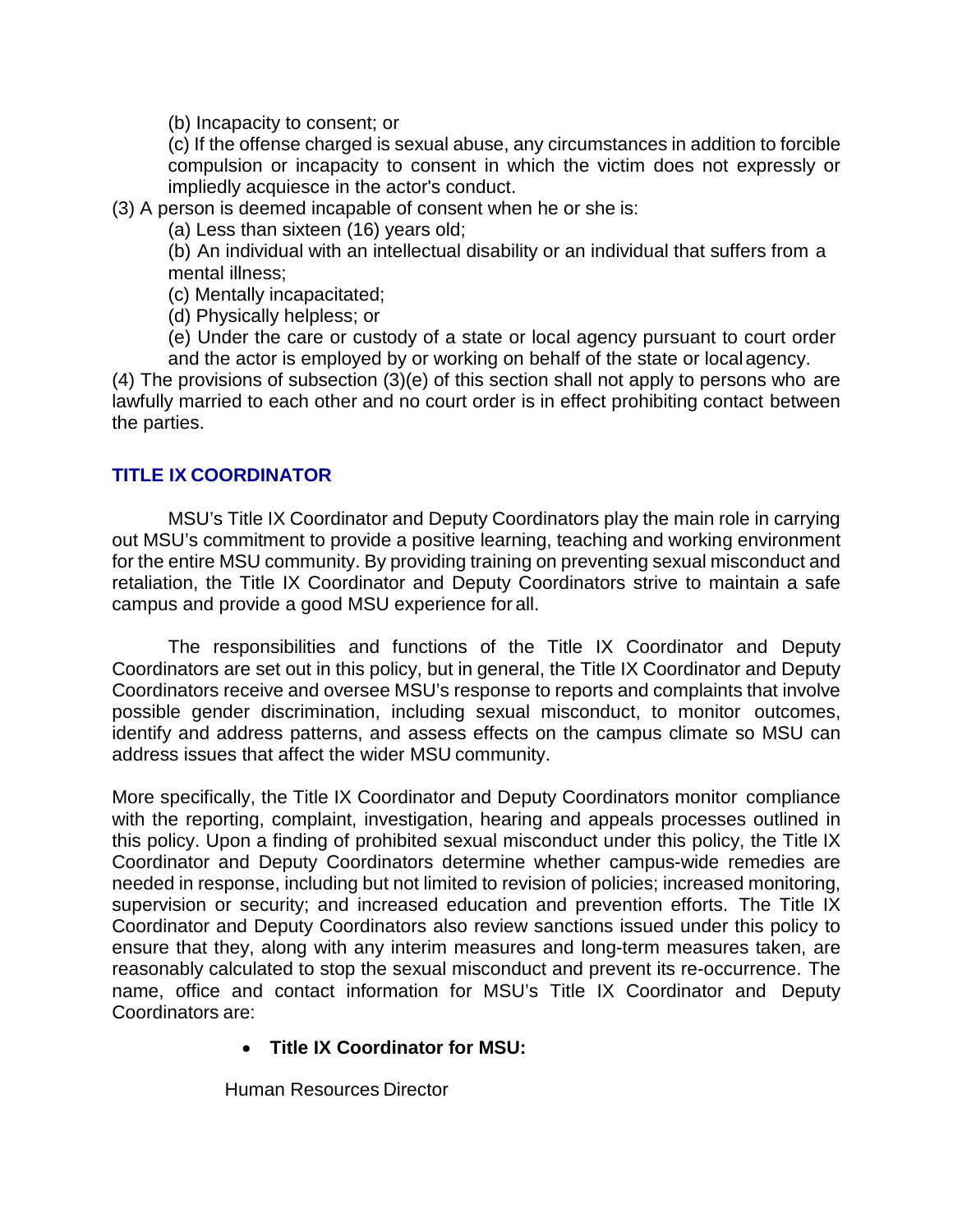## • **Deputy Coordinators:**

Deputy Coordinators are identified in the Appendix tothis Policy and may change from time to time. The Appendix shall be revised to remain current and not require the amendment of this policy.

If any person has a question, complaint or concern he/she believes is covered by these policies and procedures or some other aspect of Title IX, he/she should contact either the Title IX Coordinator or one of the Deputy Coordinators. Reports of sexual misconduct can also be made to "Responsible Employees" as described in this policy.

### **REPORTING:**

MSU strongly encourages persons who have experienced sexual misconduct, or knows of someone who has experienced sexual misconduct, to report the incident to MSU per this policy. **In case of an emergency or ongoing threat, a survivor should get to a safe location and call 911 or 606-783-2035.** Calling 911 will put the caller in touch with local police. Calling 606-783-2035 will put the caller in touch with university police.

## **A. Responsible Employees**

In addition to the Title IX Coordinator and Deputy Coordinators, MSU considers certain people to be "Responsible Employees" which means they are MSU employees who are required to report alleged sexual misconduct to the Title IX Coordinator or Deputy Coordinator. Victims are encouraged to speak with a Responsible Employee to make reports of sexual misconduct. The following persons are "Responsible Employees" under this policy: MSU's Title IX Coordinator, MSU's Deputy Title IX Coordinators, the President of MSU, Members of the President's Cabinet, General Counsel, fulltime President's Office staff, fulltime Provost's Office staff, Academic Deans and Chairs, Faculty, Dean of Students, and Leadership, the Director and Assistant Director of Residence Life, all Resident Hall personnel, the Athletic Director, Assistant Athletic Directors, Athletic Trainers, all Athletic Coaches, Human Resources Staff, Multicultural Affairs staff, Disability Services Coordinator, International student office staff, and Campus Police Officers.

Any member of MSU community can file a report with the Title IX Coordinator, Deputy Coordinators or Responsible Employees. If a survivor shares an incident of sexual misconduct with a Responsible Employee, he or she needs to know that it is the Responsible Employee's obligation to notify the Title IX Coordinator or Deputy Coordinator of the incident immediately.

### **B. Reporting Timeframe**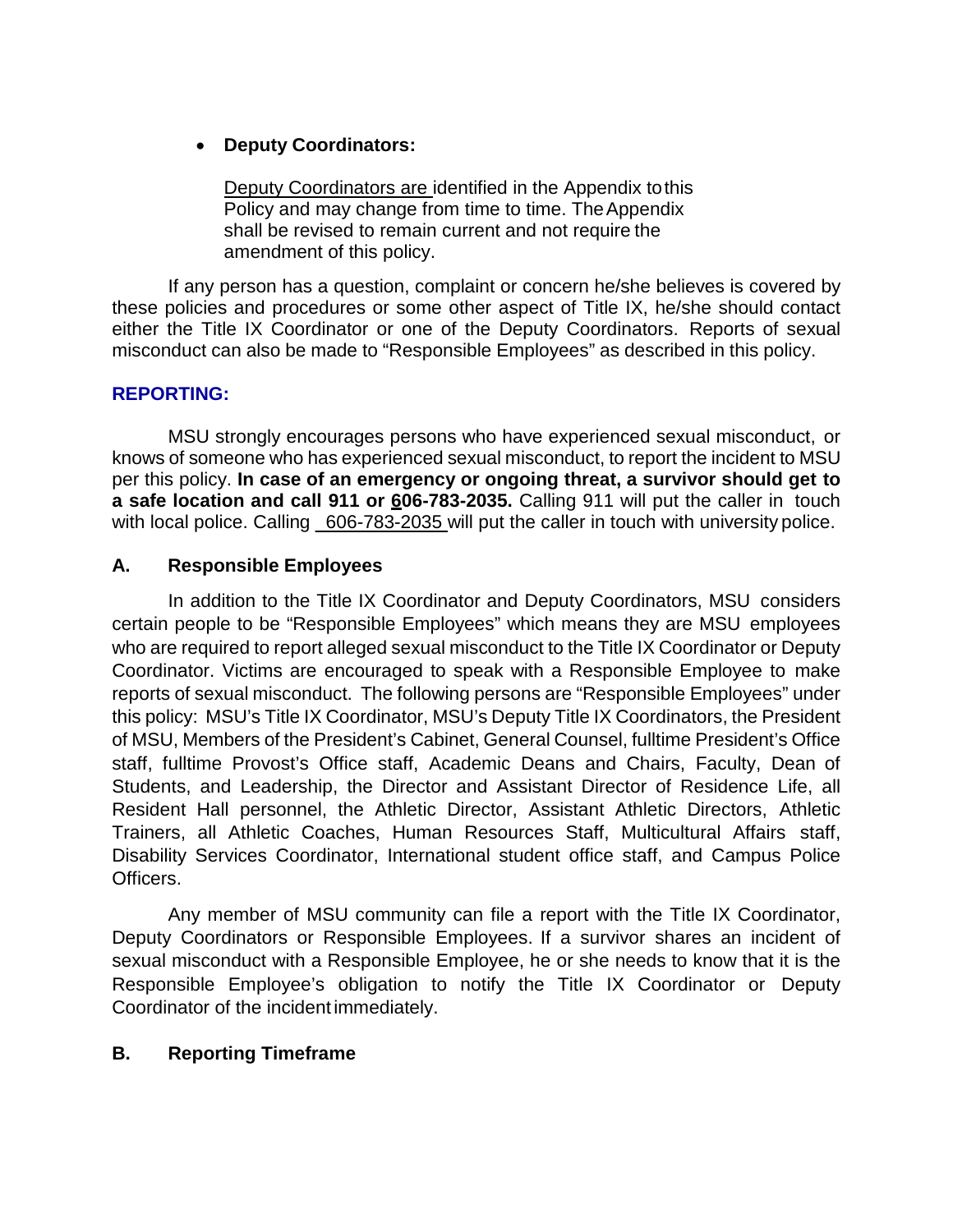Any person may file a complaint of sexual misconduct at any time. Early reporting is encouraged to preserve evidence and provide the survivor with information regarding rights, options and resources available under this policy and federal/state laws.

The Title IX Coordinator or Deputy Coordinator will provide survivors of sexual misconduct with information about available support services and resources, and also assist survivors in notifying law enforcement, including the local police, if a survivor elects to do so. **Survivors are not required to report to area law enforcement in order to receive assistance from or pursue options within MSU.** Reporting sexual misconduct to the police does not commit the survivor to further legal action. However, the earlier an incident is reported, the easier it will be for the police to investigate if the survivor decides to proceed with criminal charges.

## **C. Reporting Options**

This section addresses options for reporting sexual misconduct. MSU may investigate sexual misconduct even without a formal complaint whenever it known or there is reasonable cause to believe that sexual misconduct in violation of this policy has occurred.

1. Official Report: Persons are strongly encouraged to make an official report of any incident of sexual misconduct to the Title IX Coordinator or a Deputy Coordinator regardless of whether the incident occurred on or off campus. Official reports can be made directly to the Title IX Coordinator or a Deputy Coordinator via a written statement or an appointment. Official reporting initiates a course of immediate action. In cases where a complainant states he or she does not want to pursue a formal complaint, the ability of MSU to investigate may be limited. Even if a complainant does not want to pursue an investigation, under some circumstances the Title IX Coordinator or Deputy Coordinator may have a legal obligation to investigate a complaint, such as when there is a risk to the campus community if the accused remains on campus. When determining whether to go forward with an investigation, the Title IX Coordinator or Deputy Coordinator may consider factors such as the seriousness of the allegation, the age of the complainant, whether there have been other complaints or reports against the accused, and the rights of the accused to receive information about the complainant and the allegations if a hearing and possible sanctions may result from the investigation.

If a person decides to make an official report, a detailed (written, typed, emailed, or handwritten) statement of the alleged incident(s) should be submitted to the Title IX Coordinator or Deputy Coordinator. This formal statement should be signed and dated. The statement should be as specific as possible, including dates, times, locations, a description of the alleged misconduct and the name(s) of the accused person(s), and further provide a list of any person(s) who may have information that would be helpful to the investigation and review. The Title IX Coordinator or Deputy Coordinator will promptly investigate all formal reports.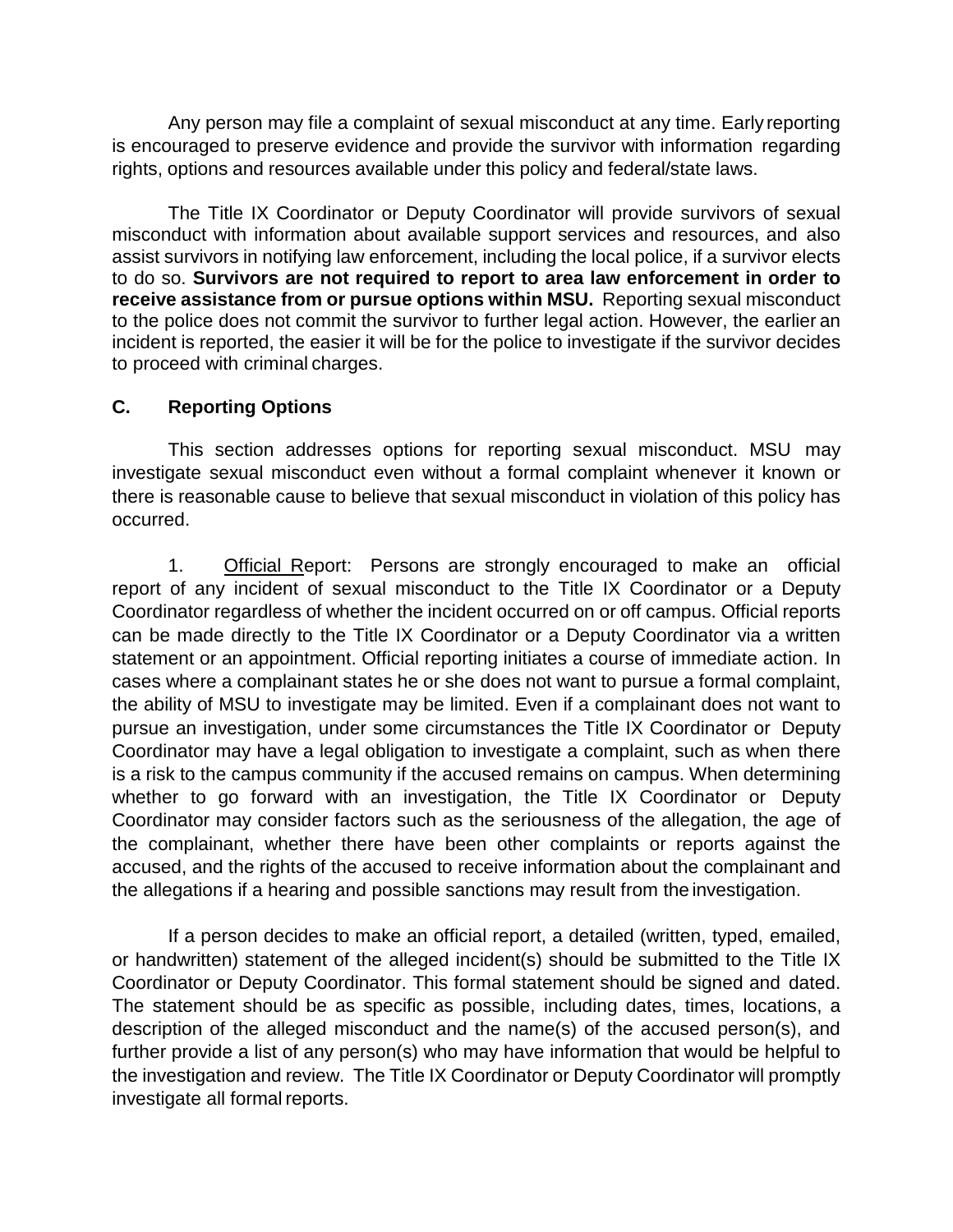2. Confidential Disclosure: Despite MSU's strong interest in having persons report complaints of sexual misconduct, it is understood that not everyone is prepared to make an official report to MSU. Help may be sought from certain resources that are not required to reveal private, personally identifiable information unless there is cause for fear for the survivor's safety or the safety of others. If a person desires that details of the incident be kept confidential, contact should be made with counselors or other providers who can maintain confidentiality, such as the Caudill Health Clinic. Such professionals generally are not legally required to report personally identifiable information given in confidence unless given permission. If the survivor chooses not to pursue a judicial process option (e.g., criminal charges), generally no further action will be taken unless the professional who receives the concern believes there is an imminent threat to the survivor or others. Persons who disclose incidents of sexual misconduct to counselors, clergy or other providers who can legally maintain confidentiality should discuss whether to have that counselor, advocate or provider report the misconduct to MSU and request interim measures required by Title IX, or request discretionary support measures from MSU without reporting the nature of the conduct.

3. Requests via a Counselor, Clergy or other Provider: A survivor may have his/her counselor, clergy or other provider who can legally maintain confidentiality request interim measures from MSU on the survivor's behalf. The request may trigger MSU's obligation to investigate. To the extent a counselor, clergy or other provider makes a disclosure but, consistent with the survivor's wishes, asks MSU not to investigate or otherwise notify the accused of the report, the Title IX Coordinator or Deputy Coordinators will consider whether he/she can honor the request while still providing a safe and nondiscriminatory environment for all students, faculty and staff, and to take interim measures to protect the survivor as needed.

# **D. Confidentiality**

Reports and personal information will be kept as confidential as possible to the extent the law allows and to the extent confidentiality is consistent with MSU's need to protect the safety of the MSU community. Complete confidentiality cannot be promised as MSU will need to thoroughly investigate the case, and may need to share some information with relevant administrators of MSU in order to further protect and prevent incidents. Reports to law enforcement may be shared with MSU's Title IX Coordinatoror Deputy Coordinators. MSU may be required by law to publish non-identifying information in campus crime statistics.

All MSU employees (with the exception of those who may be bound by confidentiality laws or privileges such as counselors) must share all reports of sexual misconduct with the Title IX Coordinator or a Deputy Coordinator so the matter may be investigated and a determination made whether steps are needed to ensure the safety of the MSU community.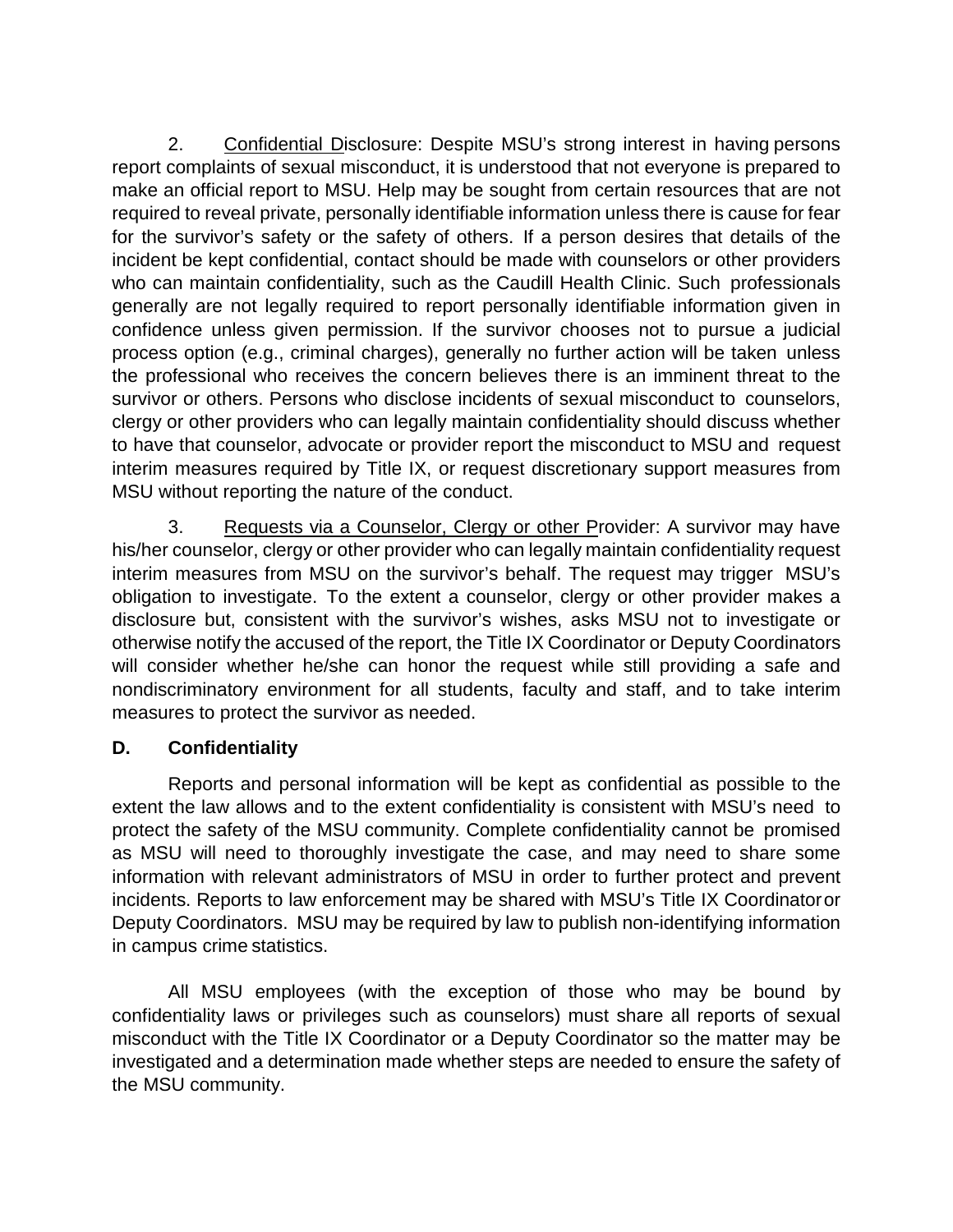It is the survivor's choice as to whether he/she participates in an investigation; however, MSU may proceed with an investigation without the survivor's participation.

## **E. Drug and Alcohol Amnesty**

MSU offers amnesty (immunity) to students who may have violated MSU's policies concerning the use of drugs and/or alcohol at the time of the incident when he or she became a survivor of, or witnessed, sexual misconduct. Therefore, no MSU alcohol or drug charges are applied to a student who reports that he or she was under the influence of alcohol and/or drugs at the time of a sexual misconduct incident.

The purpose of this section is to encourage reporting. Survivors or bystanders (witnesses) should not let their use of alcohol or drugs deter them from reporting an incident. When conducting the investigation, MSU's primary focus will be addressing the sexual misconduct violation and not alcohol/drug use violations that may be discovered or disclosed. However, MSU may provide referrals to counseling and may require educational options on drugs and alcohol, rather than disciplinary sanctions, in such cases.

# **WRITTEN NOTICE OF RIGHTS AND OPTIONS**

Any person who reports an incident of sexual misconduct, regardless of whether the incident occurred on or off campus, shall receive a written explanation of his/her rights and options as provided for under this policy. These rights and options include the right(s) of a survivor to:

- File a domestic abuse or dating violence complaint in court requesting an order restraining the attacker from further abusing, and/or an order directing the attacker to leave the victim's household, building, school (including MSU) or workplace.
- Seek a criminal complaint for threats, assault and battery, or other related offenses.
- Seek medical treatment (the police will arrange transportation for the victim to be transported to the nearest hospital or otherwise assist the victim in obtaining medical treatment if the victim desires).
- Request the police remain at the scene until the victim's safety is otherwise ensured.
- Request that a police officer assist the victim by arranging transportation to a safe place, such as a shelter or a family or friend's residence.
- Obtain a copy of the police incident report at no cost from the police department.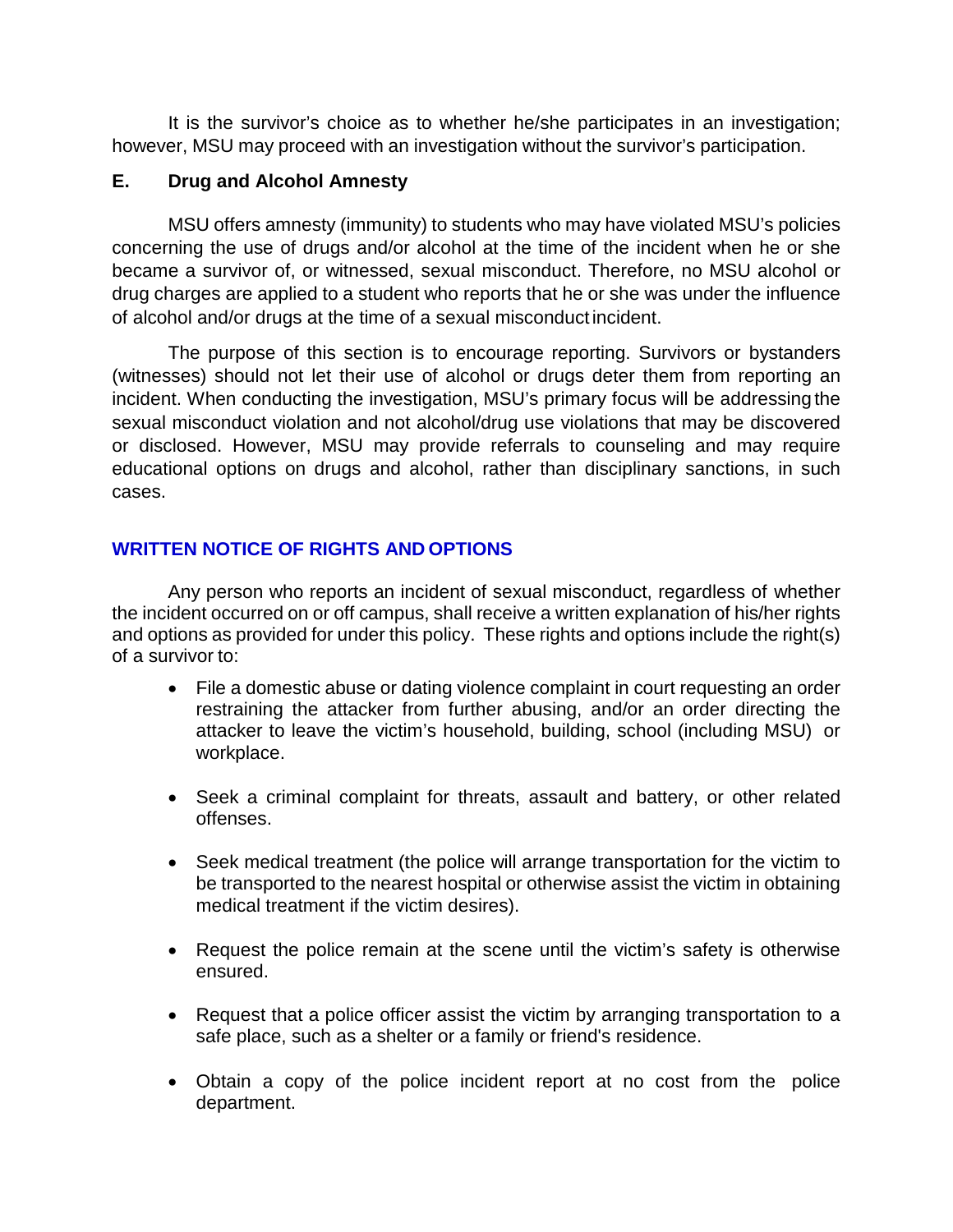#### **PROCEDURES SURVIVORS SHOULD FOLLOW**

If an incident of sexual misconduct occurs, it is important to preserve evidence so that successful criminal prosecution remains anoption.

The survivor of a sexual assault should not wash, shower or bathe, douche, brush teeth, comb hair, or change clothes prior to a medical exam or treatment. If a survivor has removed the clothing he or she was wearing during the assault prior to seeking medical treatment, that clothing should be placed in a brown paper, not plastic, bag and taken to the hospital when treatment is sought. If the survivor is still wearing the clothes that he or she was wearing during an assault, he or she should bring a change of clothes with him or her to the hospital so that the clothes containing possible evidence can be preserved and examined for evidence of the crime.

Evidence of violence, such as bruising or other visible injuries following an incident of sexual assault, should be documented by photographs. Evidence of stalking, including any communications such as written notes, email, voice mail, or other electronic communications sent by the stalker, should be saved and not altered in any way.

#### **INTERIM MEASURES AND ACCOMMODATIONS**

The Title IX Coordinator and Deputy Coordinators have the right to take necessary measures to protect a person's rights and personal safety. Therefore, interim measures will be available to protect persons from any kind of retaliation or threatening situations during and after the investigation process. These measures include but are not limited to changes in class schedules, living or working arrangements; safety escorts; parking arrangements; dining arrangements; and resources for professional counseling. Regardless of whether a person reports an incident of sexual misconduct to law enforcement or pursues any formal action, if a report of such an incident is made to MSU, MSU is committed to providing a victim a learning or working environment that is as safe as possible.

The Title IX Coordinator or Deputy Coordinator determines which measures are appropriate for survivors on a case-by-case basis. Upon receiving a report of sexual misconduct, the Title IX Coordinator or Deputy Coordinator will ask the survivor or his/her counselor, provider or advocate what interim measures, if any, are sought. If the survivor or his/her counselor, provider or advocate identifies an interim measure that is not already provided by MSU, the Title IX Coordinator or Deputy Coordinator will consider whether the request can be granted. In those instances where interim measures affect both a survivor and the accused, the Title IX Coordinator or Deputy Coordinator will minimize the burden on the survivor whereverappropriate.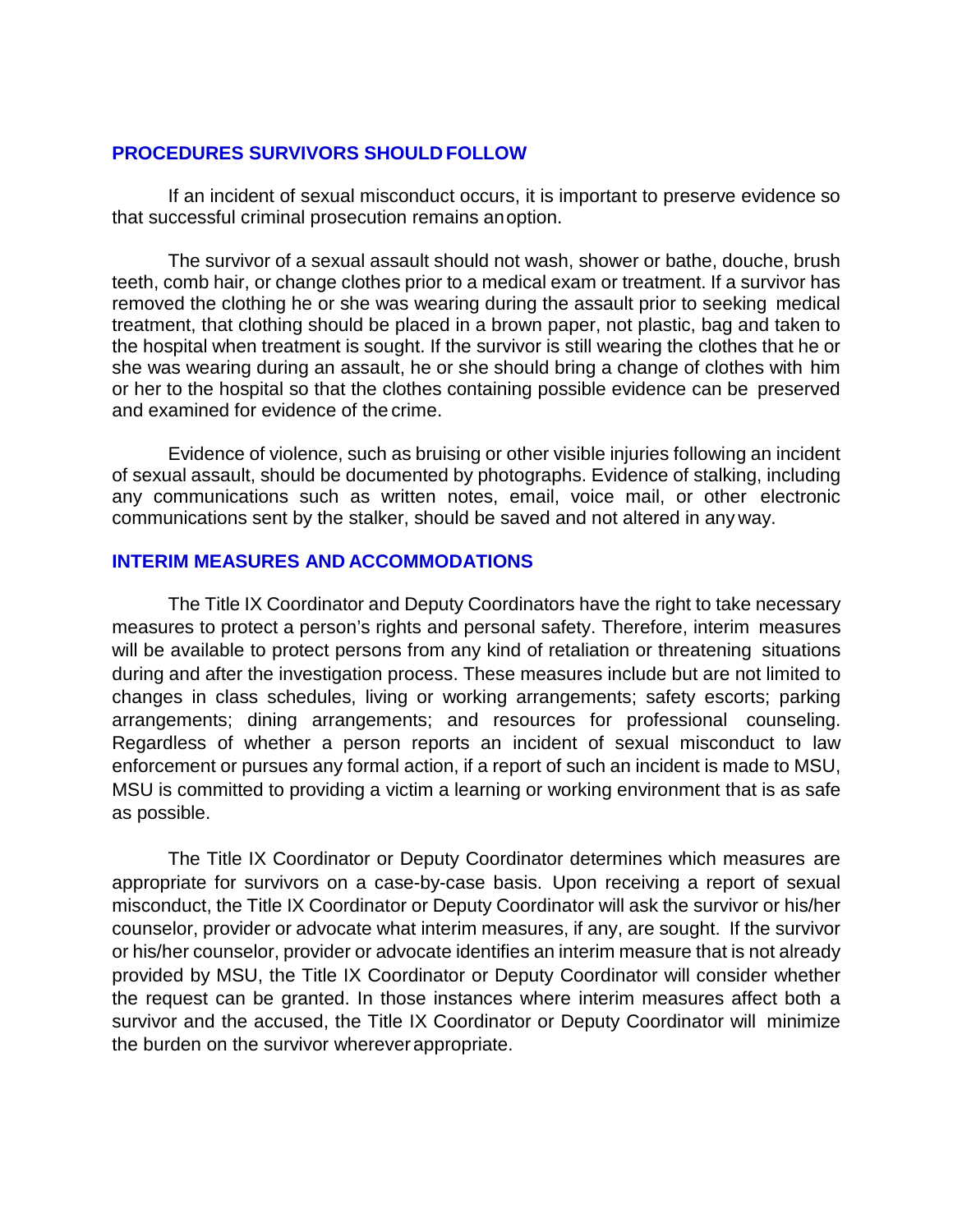When a survivor's off-campus counselor, provider or advocate seeks any of the above-listed interim measures without disclosing that sexual misconduct is the basis for the request, the Title IX Coordinator or Deputy Coordinator will consider the request consistent with its general policy of allowing counselors, providers and advocates to seek such measures for survivors of trauma without requiring that the nature of trauma be disclosed.

MSU is also committed to ensuring that orders of protection issued by courts are upheld on all MSU-owned, used and controlled property, as well as properties immediately adjacent to MSU. Therefore, if any member of MSU community obtains an order of protection or restraining order, he/she should promptly inform the Title IX Coordinator or Deputy Coordinator and provide him/her with a copy of that order so MSU can enforce it. MSU is also committed to protecting survivors from further harm, and if the Title IX Coordinator or Deputy Coordinator determines that an person's presence on campus poses a danger to one or more members of MSU community, he/she can issue an institutional "No Contact" or "No Trespass" order barring that person from MSU property.

#### **INVESTIGATION AND HEARING PROCESS**

MSU's Title IX Coordinator or Deputy Coordinator will investigate alleged violations of this policy regardless of whether the conduct is alleged to have occurred on-campus or off-campus. Each report must be evaluated on a case-by-case basis, taking into account the relevant circumstances of each case. The investigation process may include interviews, reviewing student and/or employee files, and gathering and examining other relevant evidence. The investigation process will be balanced and fair and give both the accused and the complainant the chance to discuss his/her involvement in the reported incident. Allegations of sexual misconduct will not be referred to informal mediation.

If the investigation concludes that evidence exists to suggest that a violation of this policy more likely than not occurred, the Title IX Coordinator or Deputy Coordinator will refer the case for a hearing before MSU's Sexual Misconduct Hearing Panel which shall consist of five members of the Sexual Harassment Hearing Board chosen by the Title IX Coordinator or a Deputy Coordinator designated by the Title IX Coordinator. The MSU General Counsel or his/her designee shall serve as legal advisor to the Sexual Misconduct Board and the Hearing Panel.

The Sexual Misconduct Hearing Board shall be appointed annually by the President and shall consist of no less than five faculty members, five staff members and three students. If vacancies exist during the school year, the President may appoint a person of the appropriate category to fill the vacancy. Members may be reappointed from year to year at the President's pleasure. The President may request names from the Faculty Senate Chair, the Staff Congress Chair and the Vice President for Student Life to consider for appointment to the panel from their constituencies. All panel members must attend Sexual Misconduct Hearing Board training as designated by the Title IX Coordinator in order to serve on the Board.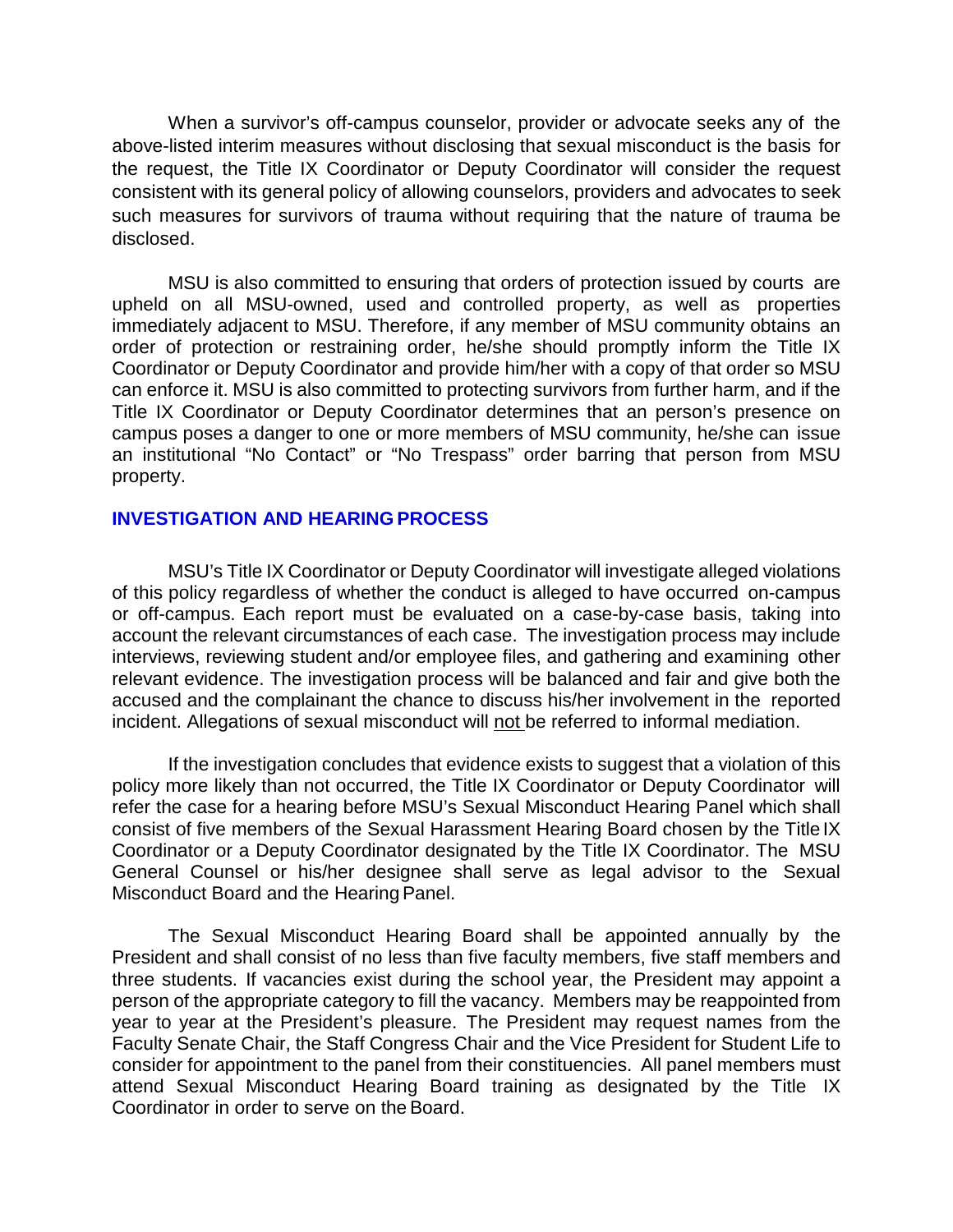If a hearing involves a student, at least one member of the Hearing Panel selected to hear the case shall be a student, and at least one faculty member and one staff member shall serve on the panel. If a faculty member is involved in the case, at least three faculty members shall be selected to serve on the panel hear the case. If a staff member is involved in the case, at least two staff members shall be selected to the panel. The Title IX Coordinator or a designated Deputy Title IX Coordinator shall select one of the five chosen panel members to serve as the panel chair for the case. In the event of a conflict of interest, a Hearing Panel member will recuse himself/herself from the Panel, and the Title IX Coordinator or designee shall appoint a new panel member to serve.

Each party will have the following hearingrights:

- The right to notice of the specific allegations at issue, including notice of anticipated witnesses and evidence to be addressed at the hearing.
- The right to access information and evidence directly related to him/her within a reasonable time before the hearing.
- The right to attend the hearing and speak on his/her own behalf. Invoking the right not to speak will not be considered an admission of responsibility.
- The right to have an advisor of his/her choice present at the hearing. Advisors may not directly participate in the hearing.
- The right to introduce evidence and question witnesses at the hearing, provided, however, that the complainant and the accused will not be allowed to directly question each other. Such questions may be supplied to the chair who may ask the question.
- The panel members may ask questions of the witnesses at the hearing.

Hearings will be closed to the public. Hearings shall be recorded, and testimony shall be sworn. The Title IX Coordinator may accommodate concerns for the personal safety, well-being and/or fears of participants during the hearing by providing separate facilities, by using a visual screen and/or by permitting participation by telephone, video conference or other means as appropriate.

Following a hearing, the Sexual Misconduct Panel will deliberate and determine whether, given the evidence and testimony presented, it is more likely than not that a violation of this policy occurred. Possible hearing outcomes for students include, but are not limited to, changes to class schedules; changes to living arrangements; suspension, separation or expulsion from MSU; and for all reporting the incident to the local police. Faculty and staff may be reprimanded, suspended without pay, or removed from employment. The measure taken will depend upon the individual circumstances.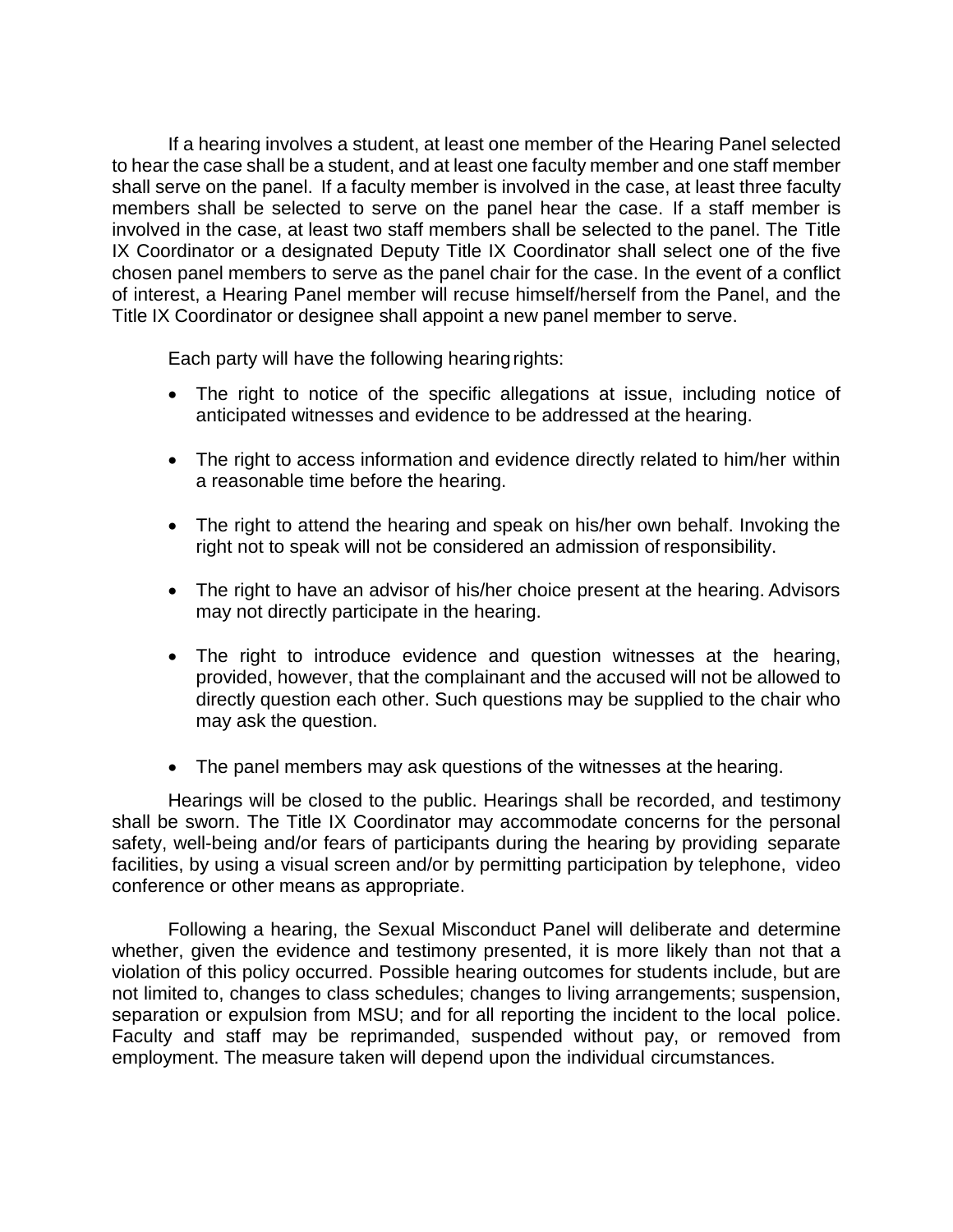The Title IX Coordinator will inform both parties in writing of the outcome the investigation and/or hearing within seven (7) business days of the investigation and/or hearing's conclusion. Notice of the outcome will include key findings and any penalties or protective measures directly related to the party. If the measure taken by the Sexual Misconduct Panel includes suspension or removal of a faculty or staff member, the Title IX Coordinator will also forward the decision to the President. If the measures involve a student, the outcome will be reported to the Vice President for StudentLife.

As a general rule, MSU will complete the investigation and hearing process within sixty (60) calendar days from receipt of a report. However, MSU may extend that time frame under special circumstances such as complex cases requiring extensive investigation and breaks between academic periods making relevant parties or officials unavailable. MSU will work to keep extensions to a minimum and will keep the parties informed of the status of their case.

Survivors always have the option to file a criminal report in addition to or in lieu of a report under this policy. In no case should a survivor be dissuaded from reporting sexual misconduct to law enforcement. Regardless whether a survivor elects to file a criminal report, MSU will conduct a separate investigation of its own consistent with this policy. If the accused is not affiliated with MSU, an investigation will still be conducted. The Title IX Coordinator or Deputy Coordinator may issue a No Contact or No Trespass order to an accused unless and until the accused is found not responsible. If the accused is a student or faculty from a visiting institution, MSU reserves the right to contact that institution for further investigation.

Throughout the process, arrangements will be made to prevent the parties from having direct contact or communication with eachother.

The Title IX Coordinator will keep a record of the hearing and investigation process for each case.

### **APPEAL PROCESS**

Once a decision has been made and both parties have been notified of the outcome, either party may appeal that outcome (including punishment) to MSU Appeals Board, which will consist of three members of the Sexual Misconduct Hearing Board that have not served on the case. If a case involves a student, at least one member of the Appeals Board shall be a student and likewise with Faculty and Staff..<sup>1</sup> Appeals must be received by the Title IX Coordinator no later than five (5) business days after the date the underlying decision is issued. Appeals received after the deadline will not be processed. Appeals should be marked "confidential" and submitted by hand delivery or by email or mail to the Title IX Coordinator.

In the event of a conflict of interest, the board member who has the conflict will recuse himself/herself from the committee and the Title IX Coordinator (or designee) will appoint a replacement.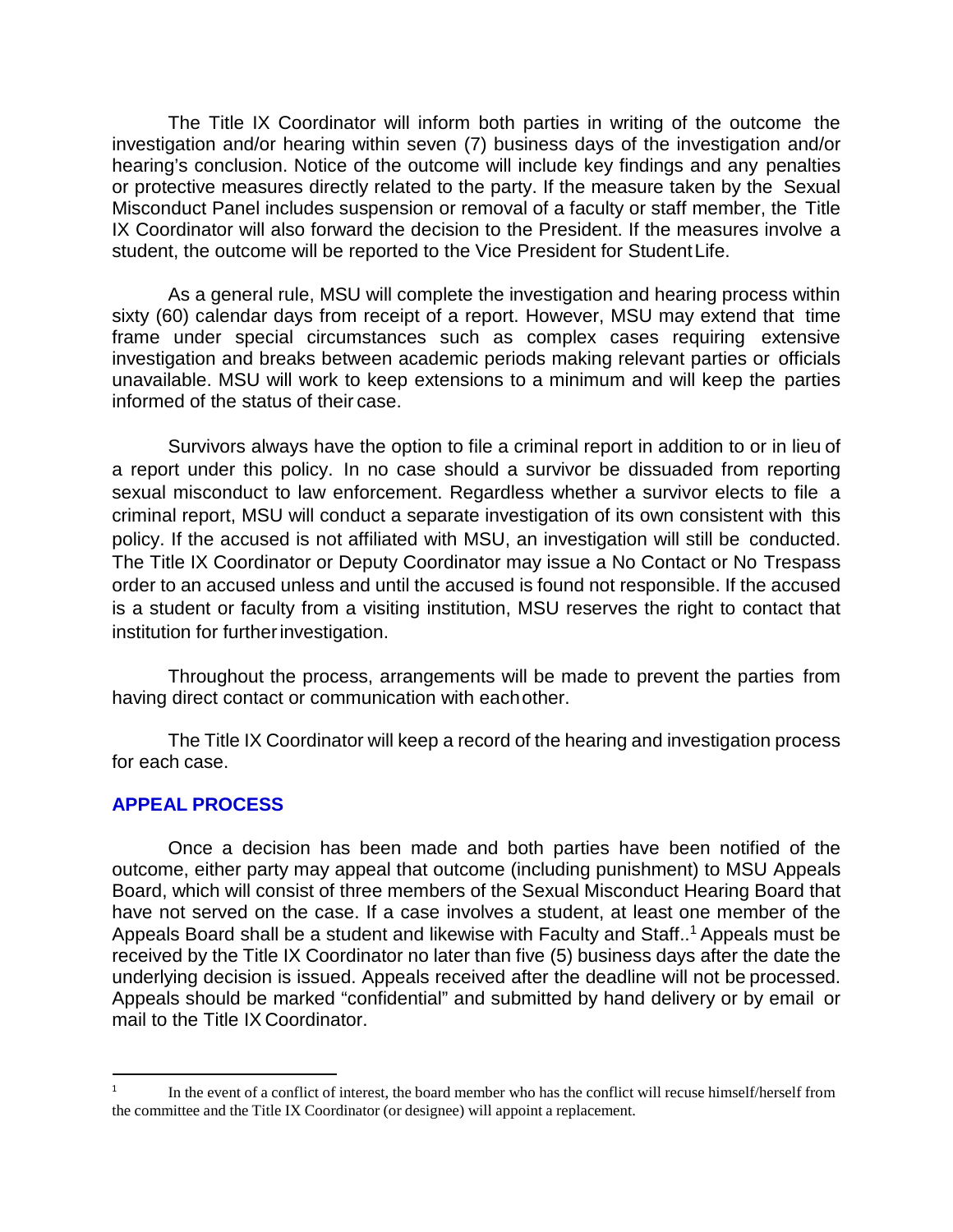Both parties will be notified in writing by the Title IX Coordinator that an appeal was received. The burden of proof lies with theappellant.

MSU Appeals Board will assess and decide the appeal based on the investigation and hearing record from the previous levels within twenty-one (21) calendar days of receiving the appeal, unless circumstances require more time, in which case the Title IX Coordinator will advise the parties of the need for more time. Grounds for appeal are limited to the following:

- MSU made a procedural error, which could have significantly affected the outcome.
- Previously unavailable and relevant evidence was found that could impact the final result.
- The determination of whether a violation occurred was arbitrary and unjustified by the evidence presented at hearing.
- The penalties imposed or other protective measures taken are too severe based on the evidence of record.

The Title IX Coordinator will notify the parties of the outcome of the appeal. All decisions by MSU Appeals Board are final with the exception of the following:

- Sanctions which include student suspension or expulsion, which may be further appealed to the President and Board of Regents in the same manner as provided by the MSU Eagle Student Handbook for Student Disciplinary Committee decisions.
- Sanctions which include suspension or dismissal of a staff member which may be appealed to the President who will review the record and determine if dismissal or another penalty is appropriate. The President's decision shall be final.
- Sanctions which include faculty termination/removal, which may be further appealed to the President and Board of Regents. Sanction involving suspension without pay, may be appealed to the President. The President shall review the record and determine whether suspension or dismissal is appropriate. The decision of the President shall be final if he/she determines suspension or another penalty is appropriate. If the President determines removal is appropriate, he/she shall refer the case to the Board of Regents who shall review the case on the record de novo. The Board may either remove the faculty member or may determine if a lesser penalty is appropriate. The decision of the Board shall be final.

The Title IX Coordinator will keep a record of the appealprocess.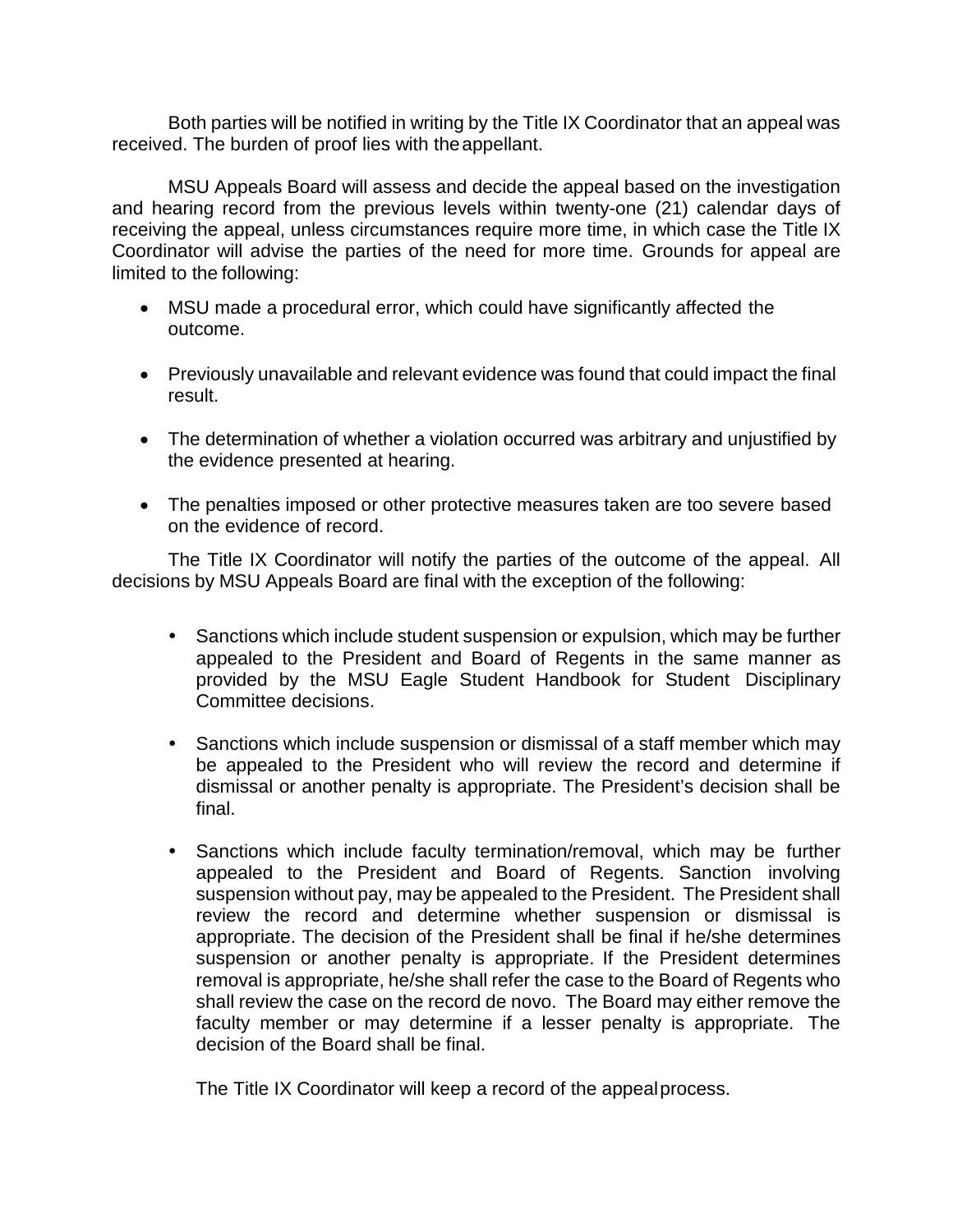## **NO RETALIATION OR DETERRENCE FOR FILINGREPORTS**

MSU strictly prohibits retaliation for making a report under this policy or participating in an investigation or hearing under this policy. Examples of retaliation include, but are not limited to, a face-to-face threat, a digital message and/or physical intimidation. Retaliation can be by someone other than the accused. Any person who feels they have been retaliated against as a result of a report under this policy should contact the Title IX Coordinator or a Deputy Coordinator immediately.

#### **RESOURCES**

### Numerous resources both on and off campus are available and shall be set forth In the Appendix to this policy. The resources shall be updated as appropriate without necessity to amend this policy.

#### **TRAINING AND EDUCATION**

All students, faculty and staff must complete MSU-sponsored training on sexual misconduct issues within the dates and times arranged by the Title IX Coordinator as frequently as designated by the President. Failure to do so may result in corrective action. Training will, at minimum, cover the following:

- MSU policies and procedures for reporting and addressingsexual misconduct;
- Reminders that MSU prohibits the offenses of domestic violence, dating violence, sexual assault, sexual exploitation and stalking;
- The definitions for domestic violence, dating violence, sexual assault, sexual exploitation and stalking;
- The definition of consent and "welcome" conduct;
- Training on safe and positive options for bystander intervention that may be carried out by an person to prevent harm or intervene when there is a risk of sexual misconduct against a person other than such person;
- Information on risk reduction to recognize warning signs of abusive behavior and how to avoid potential attacks;
- Possible sanctions or protective measures that such institution may impose following a final determination of an institutional disciplinary procedure regarding sexual misconduct;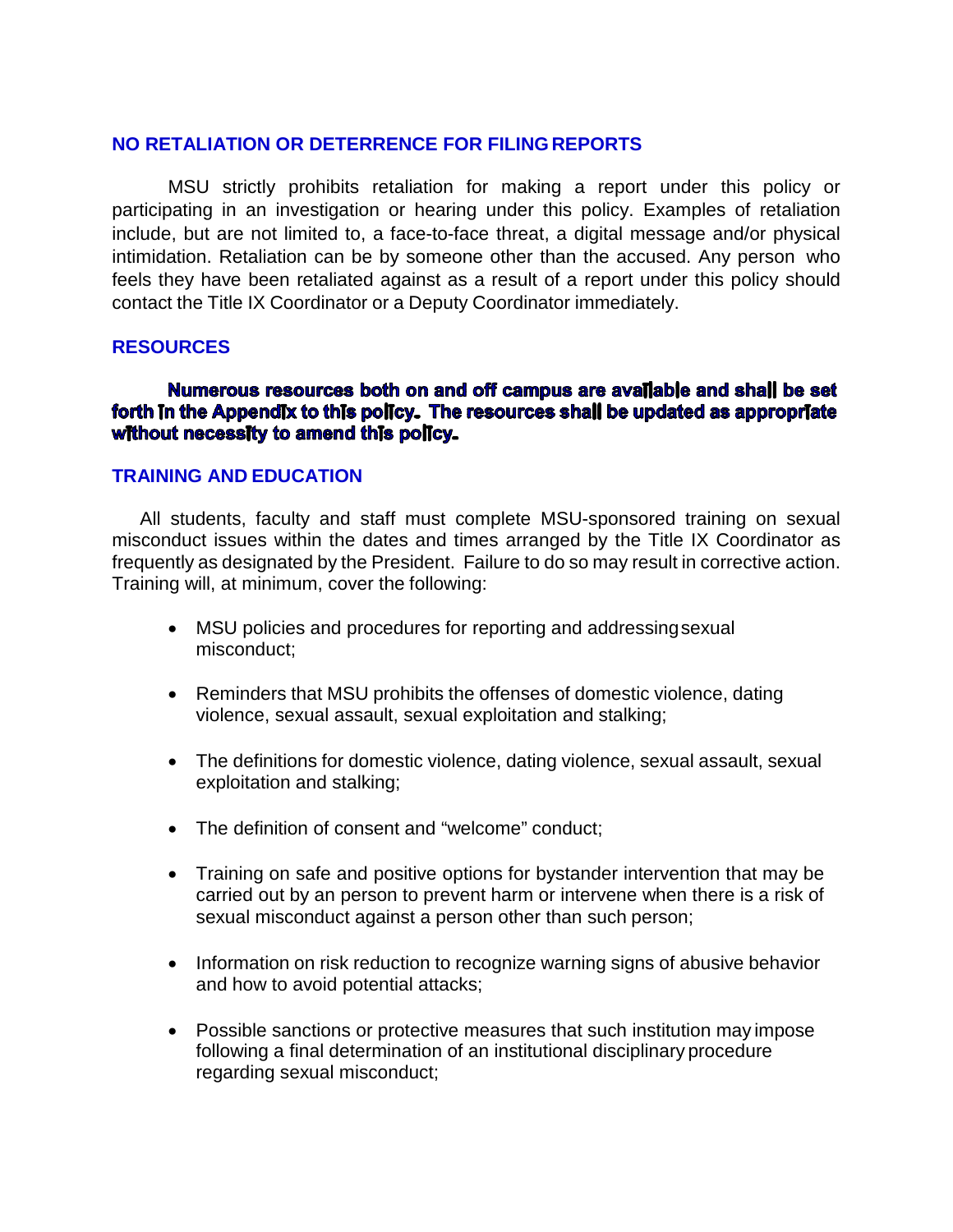- Procedures survivors should follow if sexual misconduct has occurred;
- Procedures for institutional disciplinary action in cases of alleged sexual misconduct;
- Information about existing counseling, health, mental health, survivor advocacy, legal assistance, and other services available for survivors both on-campus and in the community; and
- Information about survivor options for, and available assistance in, changing academic, living, transportation, and working situations, if so requested by the survivor and if such accommodations are reasonably available, regardlessof whether the survivor chooses to report the crime to campus police or local law enforcement.

In addition, MSU provides informational resources such as crime bulletins and alerts and bulletin board campaigns.

Adopted July 1, 1985 Revised September 24, 2015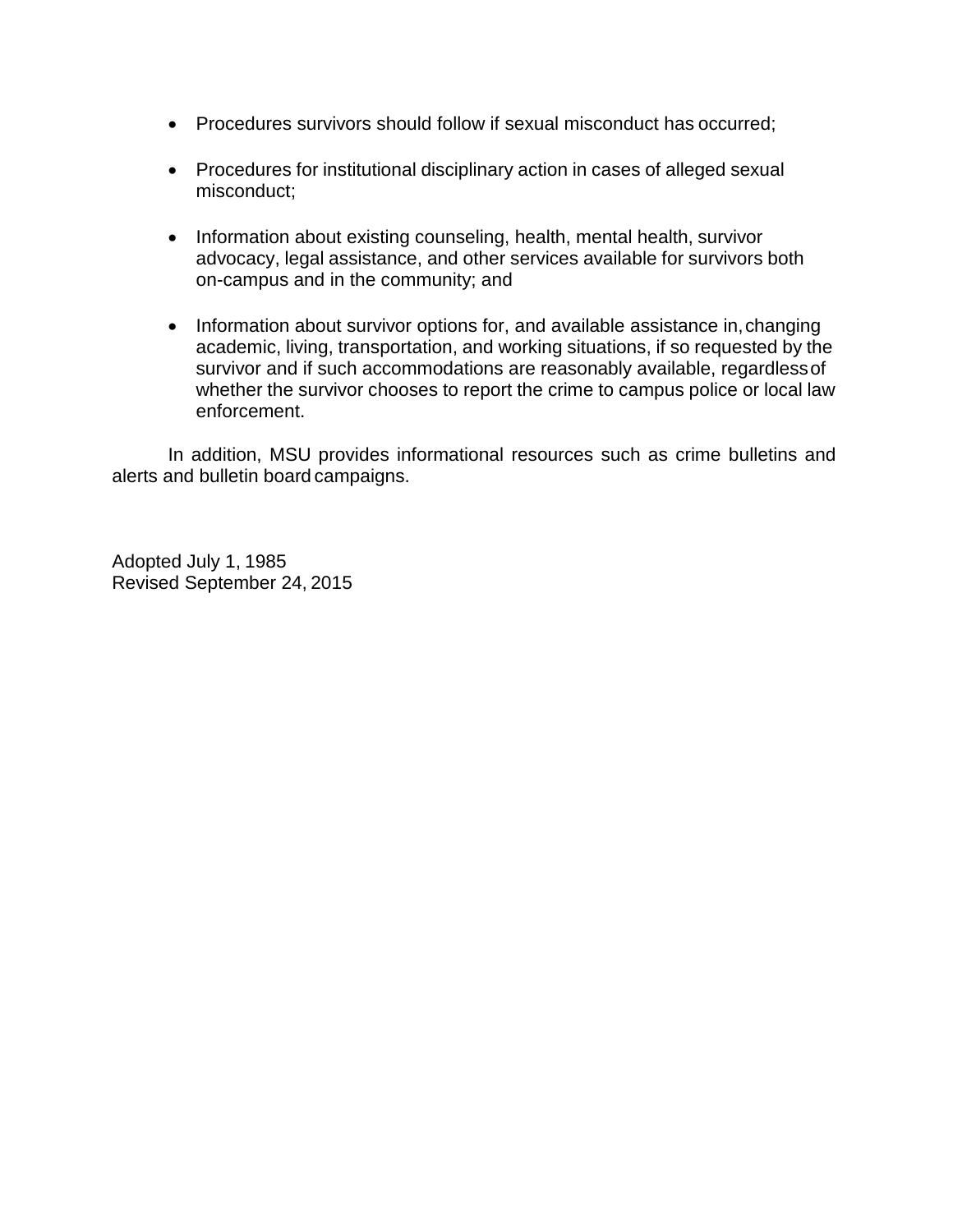#### APPENDIX

#### **Title IX Coordinator**

Harold Nally 301 Howell McDowell Administration Building Morehead, KY 40351 606-783-2097 [titleix@moreheadstate.edu](mailto:titleix@moreheadstate.edu)

#### **Assistant Title IX Coordinators**

Ladonna Purcell Richard Fletcher (606) 783-2323 (606) 783-5136

Dr. Robert Royar **Lora Pace** 104 Combs Building 329 Allie Young Hall (606) 783-2734 (606) 783-2517

Dr. Joyce Stubbs 429D Reed Hall 606-783-2633

106 Procurement Services 186 Academic Athletic Center

#### **VICTIM RESOURCES**

#### **Health**

MSU Health Clinic (606) 783-2055 112 Allie Young Hall Morehead, KY 40351

Morehead, KY 40351

St. Claire Regional Medical Center (606) 783-6615 (Emergency Department) 222 Circle Drive (606) 783-6500 (Main HospitalOperator)

#### **Mental Health/Counseling/Advocacy**

MSU Counseling Center (606) 783-2123 112 Allie Young Hall Morehead, KY 40351 After hours, evenings, weekends contact (606) 783-2035 This is the MSU Police Dept. and they have the on-call schedule for licensed counselors

St. Claire Regional Medical Center (606) 783-6805 **Counseling** 475 Clinic Drive Morehead, KY 40351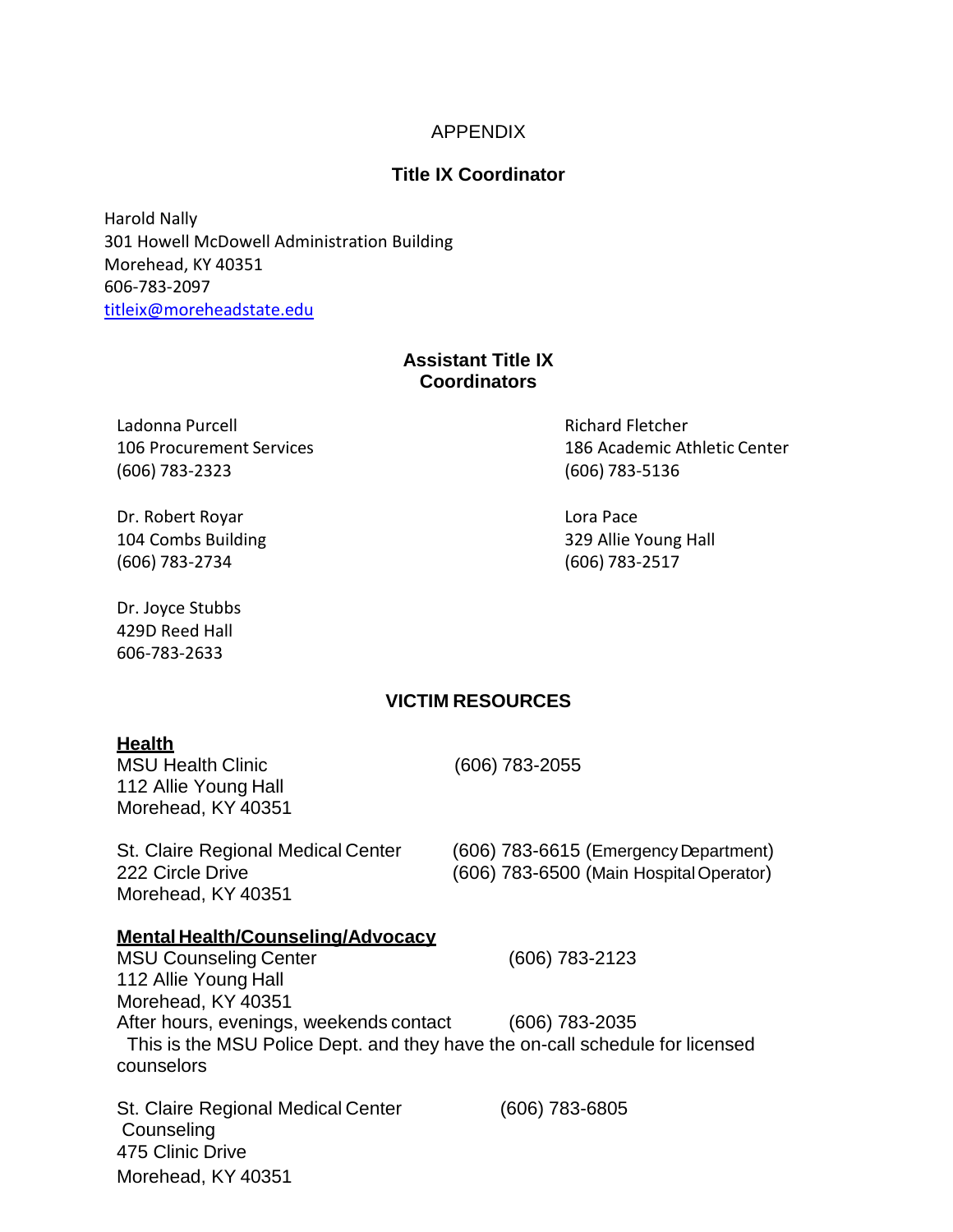| Pathways<br>321 East Main Street<br>Morehead, KY 40351                                                                             | (606) 784-4161 ext. 4401                                        |
|------------------------------------------------------------------------------------------------------------------------------------|-----------------------------------------------------------------|
| Pathways Rape Crisis Center<br>325 East Main Street<br>Morehead, KY 40351                                                          | (606) 784-4161 ext. 4401<br>(800) 562-8909                      |
| DOVES of Gateway, Inc.<br>P.O. Box 1012<br>Morehead, KY 40351                                                                      | (606) 784-6880<br>(800) 221-4361 (Crisis #)                     |
| <b>KCADV</b><br>Kentucky Coalition Against Domestic Violence<br>111 Darby Shire Circle<br>Frankfort, KY 40601                      | (502) 209-5382                                                  |
| 24-hour Crisis Line                                                                                                                | $(800)$ 562-8909                                                |
| <b>National Domestic Violence Hotline</b>                                                                                          | (800) 799-SAFE                                                  |
| <b>National Sexual Assault Hotline</b>                                                                                             | (800) 656-HOPE                                                  |
| Child & Adult Abuse Hotline                                                                                                        | $(800)$ 752-6200                                                |
| <b>Disability Services</b><br><b>MSU Office of Disability Services</b><br>204E Adron Doran University Center<br>Morehead, KY 40351 | $(606)$ 783-5188                                                |
| <b>Housing</b><br>DOVES of Gateway, Inc.<br>P.O. Box 1012<br>Morehead, KY 40351                                                    | (606) 784-6880<br>(800) 221-4361 (Crisis #)                     |
| <b>Gateway Homeless Shelter</b><br>695 Flemingsburg Road<br>Morehead, KY 40351                                                     | $(606)$ 784-2668                                                |
| <b>Morehead Housing Authority</b><br>200 Heritage Place<br>Morehead, KY 40351                                                      | (606) 784-4314                                                  |
| <b>Kentucky Housing Corporation</b><br>1231 Louisville Road<br>Frankfort, KY 40601-6191                                            | (502) 564-7630<br>(502) 564-7630 x702 Español<br>(800) 633-8896 |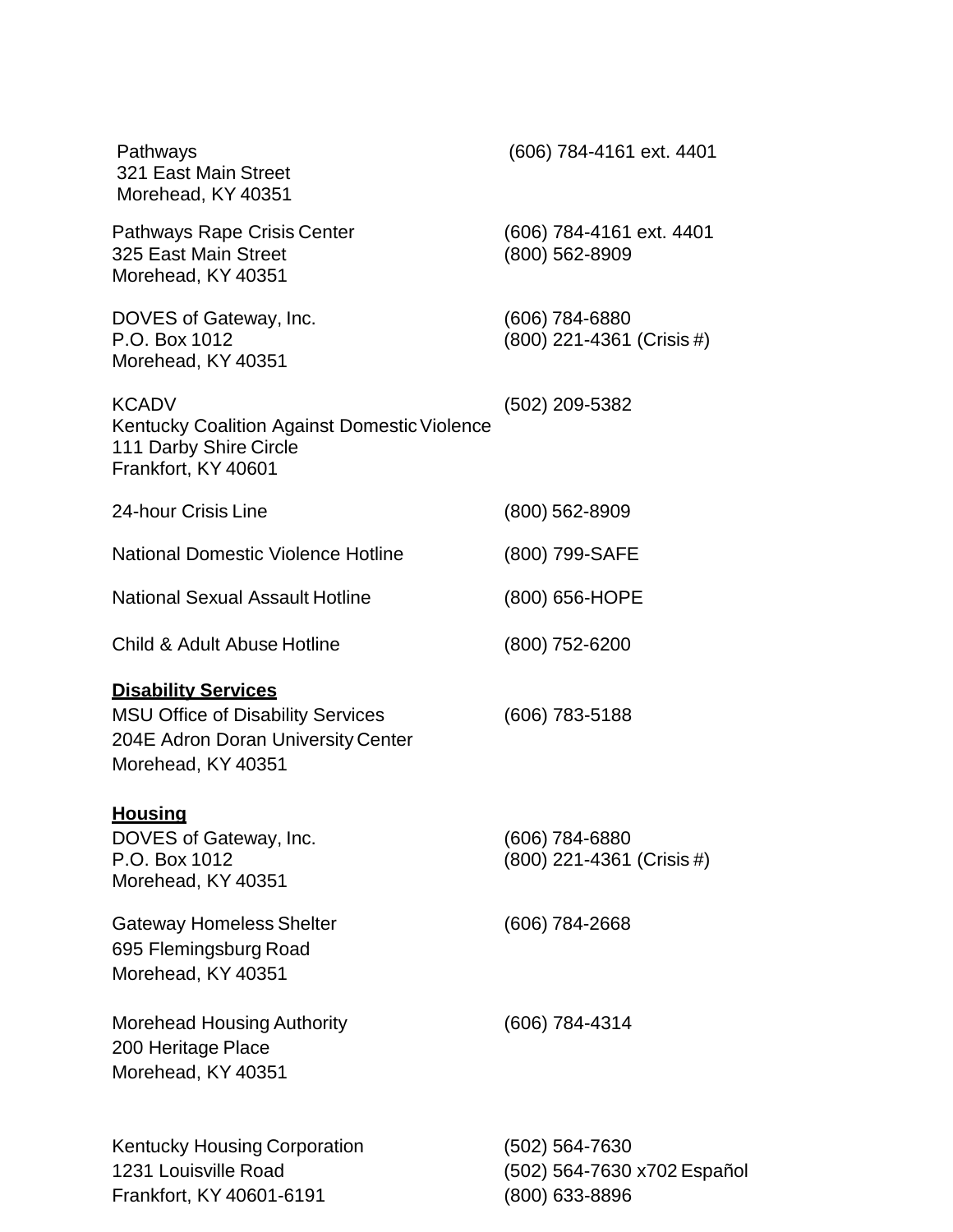| <b>Legal Services</b><br>Northeast Legal Services, Inc.<br>320 East Main Street<br>Morehead, KY 40351                   | (606) 784-8921                  |
|-------------------------------------------------------------------------------------------------------------------------|---------------------------------|
| <b>Education</b><br><b>Adult Learning Center</b><br>211-D Education Service Building<br>Morehead, KY 40351              | (606) 783-9531                  |
| Maysville Community & Technical College<br><b>Rowan Campus</b><br>609 Viking Drive<br>Morehead, KY 40351                | $(606)$ 783-1538                |
| <b>Morehead State University</b><br><b>Office of Enrollment Services</b><br>100 Admissions Center<br>Morehead, KY 40351 | (606) 783-2000                  |
| <b>Police Department Contacts</b><br><b>MSU Police Department</b><br>100 Laughlin Bldg.<br>Morehead, KY 40351           | (606) 783-2035 or 911 on campus |
| <b>Morehead Police Department</b><br>105 East Main Street<br>Morehead, KY 40351                                         | (606) 784-7511                  |
| Kentucky State Police (Post 8)<br>1595 Flemingsburg Road<br>Morehead, KY 40351                                          | (606) 784-4127                  |

# **Online Resources**

If a person feels the need to pursue further help and counseling, there are institutions and charity groups that are specialized and specifically trained to aid survivors of different violent crimes. A formal report is not required to access these resources. These are some nationwide websites that provide help: